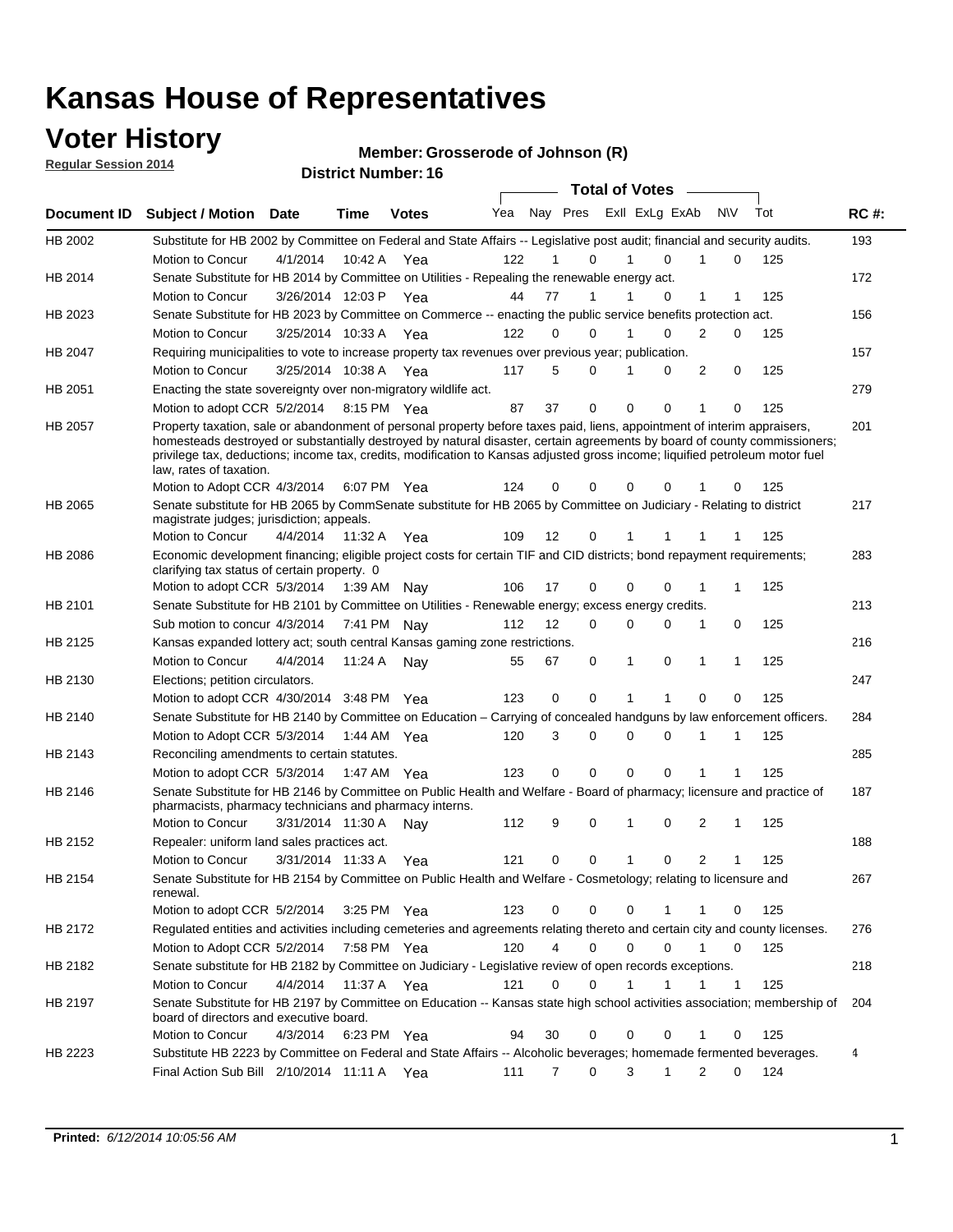# **Voter History**<br> **Regular Session 2014**

|                             |                                                                                                                                                                                                                                                                                                                                                                                                                                                                                                                                                                                                                                                                                                                                                                                                                                                                                                     |                       |      |                            | Member: Grosserode of Johnson (R) |    |                         |   |                       |          |                |             |     |             |
|-----------------------------|-----------------------------------------------------------------------------------------------------------------------------------------------------------------------------------------------------------------------------------------------------------------------------------------------------------------------------------------------------------------------------------------------------------------------------------------------------------------------------------------------------------------------------------------------------------------------------------------------------------------------------------------------------------------------------------------------------------------------------------------------------------------------------------------------------------------------------------------------------------------------------------------------------|-----------------------|------|----------------------------|-----------------------------------|----|-------------------------|---|-----------------------|----------|----------------|-------------|-----|-------------|
| <b>Regular Session 2014</b> |                                                                                                                                                                                                                                                                                                                                                                                                                                                                                                                                                                                                                                                                                                                                                                                                                                                                                                     |                       |      | <b>District Number: 16</b> |                                   |    |                         |   |                       |          |                |             |     |             |
|                             |                                                                                                                                                                                                                                                                                                                                                                                                                                                                                                                                                                                                                                                                                                                                                                                                                                                                                                     |                       |      |                            |                                   |    |                         |   | <b>Total of Votes</b> |          |                |             |     |             |
| Document ID                 | <b>Subject / Motion Date</b>                                                                                                                                                                                                                                                                                                                                                                                                                                                                                                                                                                                                                                                                                                                                                                                                                                                                        |                       | Time | <b>Votes</b>               | Yea                               |    | Nay Pres Exll ExLg ExAb |   |                       |          |                | N\V         | Tot | <b>RC#:</b> |
| HB 2223                     | Substitute for HB 2223 by Committee on Federal and State Affairs—Alcoholic beverages; homemade fermented beverages;<br>microbrewery gallonage expanded; liquor license length of citizenship.<br>Motion to Concur                                                                                                                                                                                                                                                                                                                                                                                                                                                                                                                                                                                                                                                                                   | 4/3/2014              |      | 6:27 PM Yea                | 115                               | 9  | 0                       |   | 0                     | 0        | 1              | 0           | 125 | 205         |
| HB 2231                     | Senate Substitute for Substitute for HB 2231 by Committee on Ways and Means - Appropriations for FY 2014, FY 2015, FY<br>2016, FY 2017 and FY 2018 for various state agencies; capital improvement projects; claims against the state.<br>Motion to adopt CCR 5/2/2014 9:48 PM Yea                                                                                                                                                                                                                                                                                                                                                                                                                                                                                                                                                                                                                  |                       |      |                            | 70                                | 54 | $\Omega$                |   | 0                     | 0        | 1              | $\Omega$    | 125 | 282         |
| HB 2246                     | Substitute for HB 2246 by Committee on Commerce, Labor and Economic Development - Peer review for certain licensed<br>technical professions.                                                                                                                                                                                                                                                                                                                                                                                                                                                                                                                                                                                                                                                                                                                                                        |                       |      |                            |                                   |    |                         |   |                       |          |                |             |     | 38          |
|                             | EFA Sub Bill                                                                                                                                                                                                                                                                                                                                                                                                                                                                                                                                                                                                                                                                                                                                                                                                                                                                                        | 2/21/2014 1:34 PM Yea |      |                            | 120                               | 0  | 0                       |   |                       | 0        | 2              |             | 124 |             |
| HB 2246                     | Substitute for HB 2246 by Committee on Commerce, Labor and Economic Development - Peer review for certain licensed<br>technical professions.                                                                                                                                                                                                                                                                                                                                                                                                                                                                                                                                                                                                                                                                                                                                                        |                       |      |                            |                                   |    |                         |   |                       |          |                |             |     | 260         |
|                             | Motion to Concur                                                                                                                                                                                                                                                                                                                                                                                                                                                                                                                                                                                                                                                                                                                                                                                                                                                                                    | 5/2/2014              |      | 11:40 A Yea                | 124                               | 0  | 0                       |   | 0                     | 1        | 0              | $\mathbf 0$ | 125 |             |
| HB 2272                     | Kansas expanded lottery act; southeast Kansas gaming zone; privilege fee and investment threshold amount reduced.                                                                                                                                                                                                                                                                                                                                                                                                                                                                                                                                                                                                                                                                                                                                                                                   |                       |      |                            |                                   |    |                         |   |                       |          |                |             |     | 200         |
|                             | <b>Motion to Concur</b>                                                                                                                                                                                                                                                                                                                                                                                                                                                                                                                                                                                                                                                                                                                                                                                                                                                                             | 4/2/2014              |      | 4:18 PM Yea                | 84                                | 36 | $\mathbf 0$             |   | 0                     | 0        | 1              | 4           | 125 |             |
| HB 2296                     | Campaign finance; permitted uses of campaign funds; increased exemption amount for certain candidates; contributor<br>information; lobbyist filings.                                                                                                                                                                                                                                                                                                                                                                                                                                                                                                                                                                                                                                                                                                                                                |                       |      |                            |                                   |    |                         |   |                       |          |                |             |     | 248         |
|                             | Motion to adopt CCR 4/30/2014 3:53 PM Yea                                                                                                                                                                                                                                                                                                                                                                                                                                                                                                                                                                                                                                                                                                                                                                                                                                                           |                       |      |                            | 119                               | 4  | 0                       |   |                       | 1        | $\Omega$       | 0           | 125 |             |
| HB 2296                     | Campaign finance; permitted uses of campaign funds; increased exemption amount for certain candidates; contributor<br>information; lobbyist filings.                                                                                                                                                                                                                                                                                                                                                                                                                                                                                                                                                                                                                                                                                                                                                |                       |      |                            |                                   |    |                         |   |                       |          |                |             |     | 287         |
|                             | Motion to Override<br>Veto                                                                                                                                                                                                                                                                                                                                                                                                                                                                                                                                                                                                                                                                                                                                                                                                                                                                          | 5/30/2014 10:24 A Yea |      |                            | 96                                | 5  | 0                       |   | 0                     | 0        | 0              | 24          | 125 |             |
| HB 2298                     | Senate Sub for HB 2298 by Committee on Judiciary - Uniform controlled substances act. Senate Sub for HB 2298 by<br>Committee on Judiciary - Uniform controlled substances act.                                                                                                                                                                                                                                                                                                                                                                                                                                                                                                                                                                                                                                                                                                                      |                       |      |                            |                                   |    |                         |   |                       |          |                |             |     | 209         |
|                             | Motion to Concur                                                                                                                                                                                                                                                                                                                                                                                                                                                                                                                                                                                                                                                                                                                                                                                                                                                                                    | 4/3/2014              |      | 6:40 PM Yea                | 123                               | 1  | $\mathbf 0$             |   | 0                     | 0        | 1              | 0           | 125 |             |
| HB 2303                     | Relating to driver's license fees; driving under the influence equipment fund.                                                                                                                                                                                                                                                                                                                                                                                                                                                                                                                                                                                                                                                                                                                                                                                                                      |                       |      |                            |                                   |    |                         |   |                       |          |                |             |     | 1           |
|                             | Motion to adopt CCR 1/22/2014 11:45 A Yea                                                                                                                                                                                                                                                                                                                                                                                                                                                                                                                                                                                                                                                                                                                                                                                                                                                           |                       |      |                            | 109                               | 11 | 0                       | 1 |                       | 0        | 4              | 0           | 125 |             |
| HB 2312                     | Local governments; investment of idle funds; changes.                                                                                                                                                                                                                                                                                                                                                                                                                                                                                                                                                                                                                                                                                                                                                                                                                                               |                       |      |                            |                                   |    |                         |   |                       |          |                |             |     | 253         |
|                             | Motion to Concur                                                                                                                                                                                                                                                                                                                                                                                                                                                                                                                                                                                                                                                                                                                                                                                                                                                                                    | 5/1/2014              |      | 4:31 PM Yea                | 123                               | 2  | 0                       |   | 0                     | $\Omega$ | $\Omega$       | $\Omega$    | 125 |             |
| HB 2338                     | Substitute for HB 2338 by Committee on Ways and Means - Judicial branch; supplemental appropriation for fiscal year 2015,<br>judiciary operations; increasing various docket fees and creating new docket fees; annually, allowing the allocation of a budget<br>for each judicial district court operations, chief judge would have the authority to expend funds as necessary to carry out the<br>functions of such district if such chief judge elected to do so, including establishing what court personnel are necessary and<br>their compensation; district court judges in judicial district elect chief judge and court of appeals judges elect chief judge of the<br>court of appeals; district judge and district magistrate judge vacancies; statutory authority for longevity bonus for judicial<br>branch employees repealed; nonseverability clause.<br>Motion to Adopt CCR 4/4/2014 |                       |      | 7:17 PM Yea                | 66                                | 57 | 0                       |   | 0                     | 0        | 2              | 0           | 125 | 229         |
| HB 2378                     | Senate Substitute for HB 2378 by Committee on Assessment and Taxation - Providing sales tax exemption for sales of certain 189                                                                                                                                                                                                                                                                                                                                                                                                                                                                                                                                                                                                                                                                                                                                                                      |                       |      |                            |                                   |    |                         |   |                       |          |                |             |     |             |
|                             | machinery and equipment used for surface mining activities.<br>Motion to Concur                                                                                                                                                                                                                                                                                                                                                                                                                                                                                                                                                                                                                                                                                                                                                                                                                     | 3/31/2014 11:35 A Yea |      |                            | 117                               | 4  | 0                       |   |                       | 0        | 2              |             | 125 |             |
| HB 2389                     | Senate Substitute for HB 2389 by Committee on Judiciary - Crimes and criminal procedure; mistreatment of a dependent adult 277<br>or an elder person; RICO; warrants; discharge of certain persons; appeals.                                                                                                                                                                                                                                                                                                                                                                                                                                                                                                                                                                                                                                                                                        |                       |      |                            |                                   |    |                         |   |                       |          |                |             |     |             |
| HB 2398                     | Motion to Adopt CCR 5/2/2014 8:05 PM Yea<br>Relating to the Kansas revised limited liability company act.                                                                                                                                                                                                                                                                                                                                                                                                                                                                                                                                                                                                                                                                                                                                                                                           |                       |      |                            | 123                               | 1  | 0                       |   | 0                     | 0        | 1              | 0           | 125 | 28          |
|                             | <b>Final Action</b><br>Amended                                                                                                                                                                                                                                                                                                                                                                                                                                                                                                                                                                                                                                                                                                                                                                                                                                                                      | 2/21/2014 11:13 A Yea |      |                            | 120                               | 1  | 0                       |   | 1                     | 0        | $\overline{c}$ | 0           | 124 |             |
| HB 2402                     | National day of the cowboy.                                                                                                                                                                                                                                                                                                                                                                                                                                                                                                                                                                                                                                                                                                                                                                                                                                                                         |                       |      |                            |                                   |    |                         |   |                       |          |                |             |     | 163         |
|                             | <b>Final Action</b>                                                                                                                                                                                                                                                                                                                                                                                                                                                                                                                                                                                                                                                                                                                                                                                                                                                                                 | 3/26/2014 10:55 A     |      | Yea                        | 116                               | 7  | 0                       |   | 1                     | 0        | $\mathbf{1}$   | 0           | 125 |             |
| HB 2417                     | Expansion of rural opportunity zones.                                                                                                                                                                                                                                                                                                                                                                                                                                                                                                                                                                                                                                                                                                                                                                                                                                                               |                       |      |                            |                                   |    |                         |   |                       |          |                |             |     | 61          |
|                             | <b>Final Action</b><br>Amended                                                                                                                                                                                                                                                                                                                                                                                                                                                                                                                                                                                                                                                                                                                                                                                                                                                                      | 2/27/2014 10:16 A     |      | Nay                        | 104                               | 19 | 0                       |   | 0                     | 0        | $\mathbf{1}$   | 0           | 124 |             |
| HB 2418                     | Adult care home licensure act; removal of outdated rule and regulation reference.                                                                                                                                                                                                                                                                                                                                                                                                                                                                                                                                                                                                                                                                                                                                                                                                                   |                       |      |                            |                                   |    |                         |   |                       |          |                |             |     | 6           |
|                             | <b>Final Action</b>                                                                                                                                                                                                                                                                                                                                                                                                                                                                                                                                                                                                                                                                                                                                                                                                                                                                                 | 2/12/2014 11:20 A Yea |      |                            | 121                               |    | 0<br>0                  |   | $\mathbf{1}$          | 0        | $\overline{2}$ | 0           | 124 |             |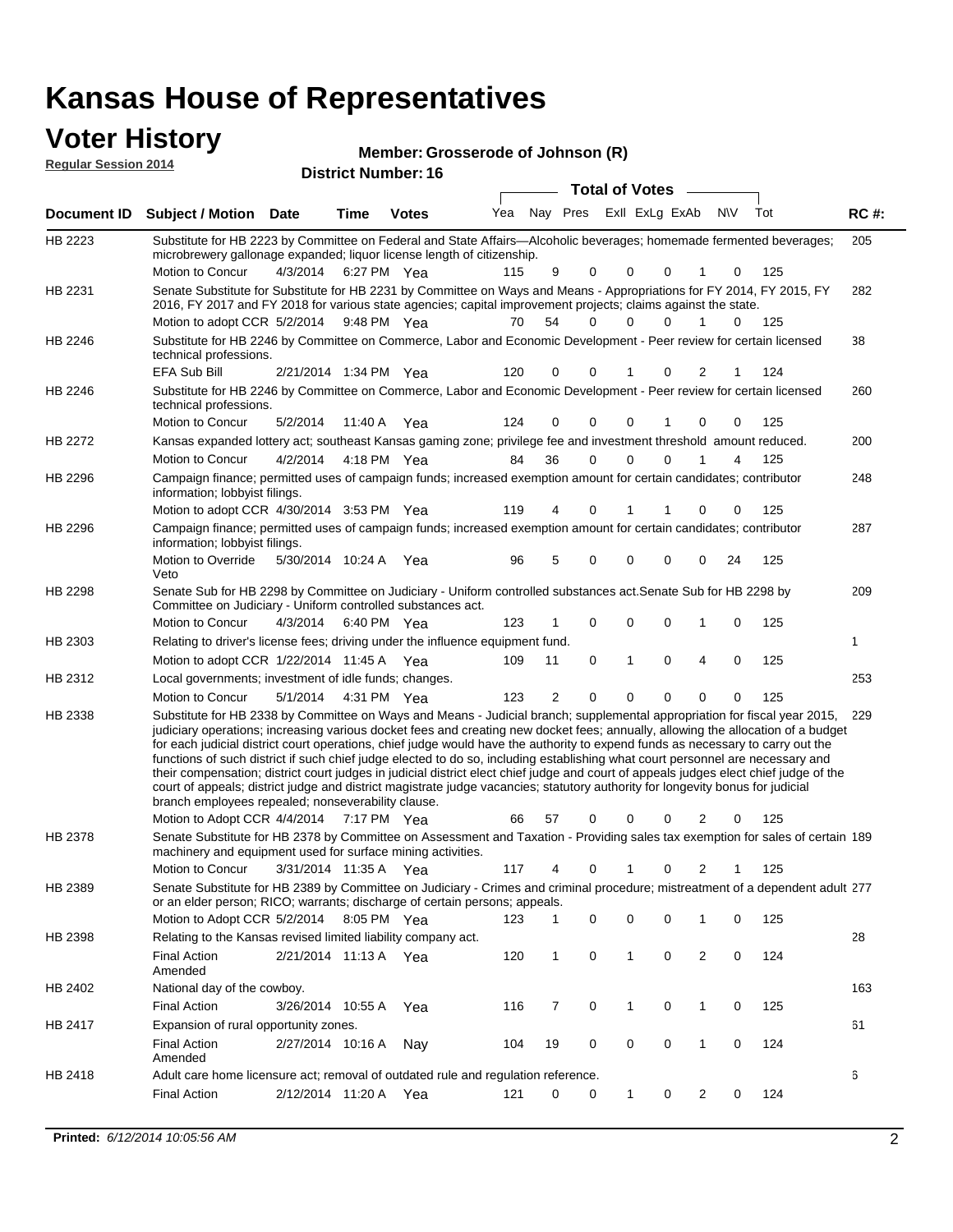## **Voter History**

**Regular Session 2014**

#### **Member: Grosserode of Johnson (R)**

|                    |                                                                                                                                                                                                                                                                                                                                                      |                       |             | <b>DISTRICT MAILINGL. 10</b> |     |          |          |              | <b>Total of Votes</b> |                |              |     |                |
|--------------------|------------------------------------------------------------------------------------------------------------------------------------------------------------------------------------------------------------------------------------------------------------------------------------------------------------------------------------------------------|-----------------------|-------------|------------------------------|-----|----------|----------|--------------|-----------------------|----------------|--------------|-----|----------------|
| <b>Document ID</b> | <b>Subject / Motion</b>                                                                                                                                                                                                                                                                                                                              | Date                  | Time        | <b>Votes</b>                 | Yea |          | Nay Pres |              | Exll ExLg ExAb        |                | N\V          | Tot | <b>RC#:</b>    |
| HB 2418            | Kansas department for aging and disability services; adult care homes                                                                                                                                                                                                                                                                                |                       |             |                              |     |          |          |              |                       |                |              |     | 221            |
|                    | <b>Motion to Concur</b>                                                                                                                                                                                                                                                                                                                              | 4/4/2014              | 11:49 A     | Yea                          | 122 | 0        | 0        | 1            | 1                     | 1              | 0            | 125 |                |
| HB 2419            | City annexation; fire district territory; detachment.                                                                                                                                                                                                                                                                                                |                       |             |                              |     |          |          |              |                       |                |              |     | 120            |
|                    | <b>Final Action</b>                                                                                                                                                                                                                                                                                                                                  | 3/17/2014 11:19 A     |             | Yea                          | 122 | 0        | 0        | 0            | 0                     | $\overline{2}$ | $\mathbf{1}$ | 125 |                |
| HB 2419            | City annexation; fire district territory; detachment.                                                                                                                                                                                                                                                                                                |                       |             |                              |     |          |          |              |                       |                |              |     | 196            |
|                    | Motion to Concur                                                                                                                                                                                                                                                                                                                                     | 4/2/2014              | 10:32 A     | Yea                          | 122 | 0        | 0        | 0            | 0                     | $\overline{2}$ | $\mathbf{1}$ | 125 |                |
| HB 2420            | School crossing quards.                                                                                                                                                                                                                                                                                                                              |                       |             |                              |     |          |          |              |                       |                |              |     | 5              |
|                    | <b>Final Action</b><br>Amended                                                                                                                                                                                                                                                                                                                       | 2/10/2014 11:12 A     |             | Yea                          | 118 | 0        | 0        | 3            | 1                     | $\overline{2}$ | 0            | 124 |                |
| HB 2420            | School crossing guards.                                                                                                                                                                                                                                                                                                                              |                       |             |                              |     |          |          |              |                       |                |              |     | 197            |
|                    | Motion to Concur                                                                                                                                                                                                                                                                                                                                     | 4/2/2014              | 10:34 A     | Yea                          | 123 | 0        | 0        | 0            | 0                     | 2              | 0            | 125 |                |
| HB 2422            | Defining watercraft for purposes of taxation.                                                                                                                                                                                                                                                                                                        |                       |             |                              |     |          |          |              |                       |                |              |     | 14             |
|                    | <b>Final Action</b><br>Amended                                                                                                                                                                                                                                                                                                                       | 2/14/2014 11:13 A     |             | Yea                          | 118 | 0        | 0        | 2            | $\mathbf 0$           | $\overline{4}$ | 0            | 124 |                |
| HB 2424            | Robert G. (Bob) Bethell interchange.                                                                                                                                                                                                                                                                                                                 |                       |             |                              |     |          |          |              |                       |                |              |     | 85             |
|                    | EFA Sub Bill                                                                                                                                                                                                                                                                                                                                         | 2/27/2014 4:03 PM Nay |             |                              | 119 | 4        | 0        | $\mathbf 0$  | 0                     | 1              | 0            | 124 |                |
| HB 2424            | Substitute for HB 2424 by Committee on Transportation - Designating the Robert G. (Bob) Bethell interchange; the SGT David 190<br>Enzbrenner memorial highway; t the Pack S Clair highway; the ancient Indian traders trail; the Harper county veterans<br>memorial highway; the Bonnie Huy memorial highway; the Bonnie Sharp memorial interchange. |                       |             |                              |     |          |          |              |                       |                |              |     |                |
|                    | Motion to Concur                                                                                                                                                                                                                                                                                                                                     | 3/31/2014 11:37 A Nay |             |                              | 117 | 3        | 0        | 1            | 0                     | $\overline{2}$ | 2            | 125 |                |
| HB 2429            | Making the water conservation program part of and supplemental to the Kansas water appropriation act.                                                                                                                                                                                                                                                |                       |             |                              |     |          |          |              |                       |                |              |     | $\overline{7}$ |
|                    | <b>Final Action</b><br>Amended                                                                                                                                                                                                                                                                                                                       | 2/12/2014 11:22 A Yea |             |                              | 121 | $\Omega$ | $\Omega$ | 1            | 0                     | $\overline{2}$ | $\mathbf 0$  | 124 |                |
| HB 2430            | Promoting employment across Kansas act; benefits.                                                                                                                                                                                                                                                                                                    |                       |             |                              |     |          |          |              |                       |                |              |     | 90             |
|                    | <b>EFA Sub Bill</b>                                                                                                                                                                                                                                                                                                                                  | 2/27/2014 4:08 PM Yea |             |                              | 110 | 13       | 0        | $\mathbf 0$  | 0                     |                | 0            | 124 |                |
| HB 2430            | Substitute for HB 2430 by Committee on Commerce, Labor and Economic Development - Promoting employment across<br>Kansas act; benefits.                                                                                                                                                                                                               |                       |             |                              |     |          |          |              |                       |                |              |     | 278            |
|                    | Motion to adopt CCR 5/2/2014                                                                                                                                                                                                                                                                                                                         |                       | 8:09 PM Yea |                              | 114 | 10       | 0        | 0            | 0                     | 1              | 0            | 125 |                |
| HB 2433            | Relating to the Kansas uniform securities act.                                                                                                                                                                                                                                                                                                       |                       |             |                              |     |          |          |              |                       |                |              |     | 62             |
|                    | <b>Final Action</b><br>Amended                                                                                                                                                                                                                                                                                                                       | 2/27/2014 10:17 A Yea |             |                              | 123 | 0        | 0        | 0            | $\mathbf 0$           | 1              | 0            | 124 |                |
| HB 2433            | Relating to the Kansas uniform securities act.                                                                                                                                                                                                                                                                                                       |                       |             |                              |     |          |          |              |                       |                |              |     | 243            |
|                    | Motion to adopt CCR 4/30/2014 3:27 PM Yea                                                                                                                                                                                                                                                                                                            |                       |             |                              | 123 | $\Omega$ | $\Omega$ | 1            | 1                     | $\Omega$       | 0            | 125 |                |
| HB 2436            | Substitute for HB 2436 by Committee on Vision 2020 - Boards of cosmetology and barbering; agreements on inspectors of<br>dual-licensed facilities.                                                                                                                                                                                                   |                       |             |                              |     |          |          |              |                       |                |              |     | 19             |
|                    | Final Action Sub Bill 2/19/2014 11:32 A                                                                                                                                                                                                                                                                                                              |                       |             | Yea                          | 122 | ი        | 0        | O            | 0                     | 2              | 0            | 124 |                |
| HB 2436            | Substitute for HB 2436 by Committee on Vision 2020 - Boards of cosmetology and barbering; agreements on inspectors of<br>dual-licensed facilities.                                                                                                                                                                                                   |                       |             |                              |     |          |          |              |                       |                |              |     | 206            |
|                    | Motion to Concur                                                                                                                                                                                                                                                                                                                                     | 4/3/2014              | 6:30 PM Yea |                              | 117 | 7        | 0        | 0            | 0                     | 1              | 0            | 125 |                |
| HB 2440            | Emerging industry investment act; treatment of certain bioscience companies.                                                                                                                                                                                                                                                                         |                       |             |                              |     |          |          |              |                       |                |              |     | 39             |
|                    | <b>Emergency Final</b><br>Action                                                                                                                                                                                                                                                                                                                     | 2/21/2014 1:36 PM Yea |             |                              | 116 | 4        | 0        | $\mathbf{1}$ | 0                     | 2              | $\mathbf{1}$ | 124 |                |
| HB 2442            | Escalating penalties for repeat felony evade and elude cases.                                                                                                                                                                                                                                                                                        |                       |             |                              |     |          |          |              |                       |                |              |     | 107            |
|                    | EFA Sub Bill                                                                                                                                                                                                                                                                                                                                         | 2/27/2014 4:32 PM Yea |             |                              | 111 | 12       | 0        | 0            | 0                     | $\mathbf{1}$   | 0            | 124 |                |
| HB 2444            | Spendthrift trusts.                                                                                                                                                                                                                                                                                                                                  |                       |             |                              |     |          |          |              |                       |                |              |     | 36             |
|                    | <b>Emergency Final</b><br><b>Action Amend</b>                                                                                                                                                                                                                                                                                                        | 2/21/2014 1:32 PM Yea |             |                              | 120 | 0        | 0        | $\mathbf{1}$ | 0                     | $\overline{2}$ | $\mathbf{1}$ | 124 |                |
| HB 2444            | Spendthrift trusts.                                                                                                                                                                                                                                                                                                                                  |                       |             |                              |     |          |          |              |                       |                |              |     | 198            |
|                    | Motion to Concur                                                                                                                                                                                                                                                                                                                                     | 4/2/2014              | 10:37 A     | Yea                          | 123 | 0        | 0        | 0            | 0                     | $\overline{2}$ | 0            | 125 |                |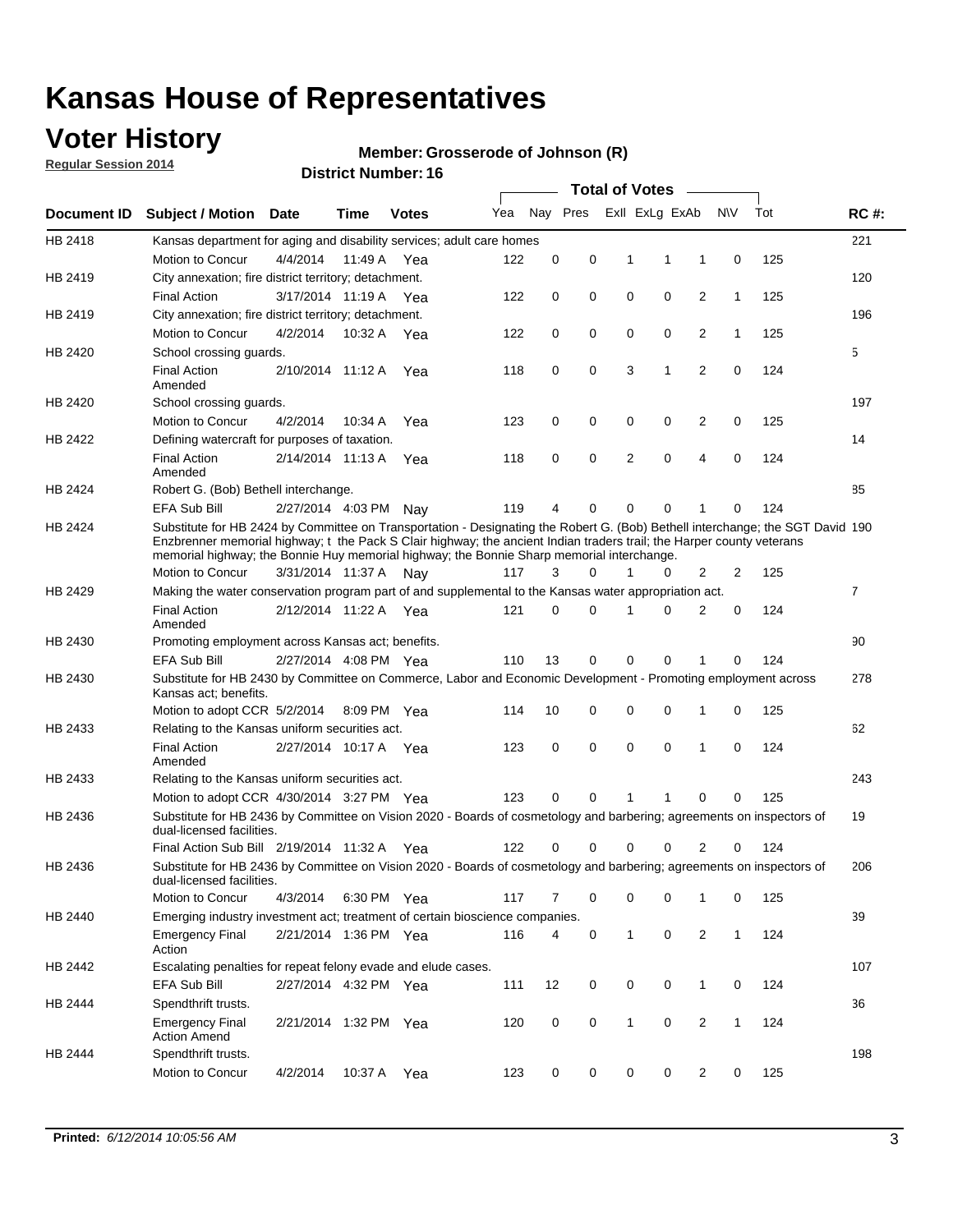## **Voter History**

| <b>VUGHINGUY</b><br><b>Regular Session 2014</b> |                                                                                               |                   |      | Member: Grosserode of Johnson (R)<br><b>District Number: 16</b> |     |          |              |                  |  |     |     |             |
|-------------------------------------------------|-----------------------------------------------------------------------------------------------|-------------------|------|-----------------------------------------------------------------|-----|----------|--------------|------------------|--|-----|-----|-------------|
|                                                 |                                                                                               |                   |      |                                                                 |     |          |              | Total of Votes — |  |     |     |             |
| Document ID                                     | <b>Subject / Motion Date</b>                                                                  |                   | Time | <b>Votes</b>                                                    |     |          | Yea Nav Pres | Exll ExLg ExAb   |  | N\V | Tot | <b>RC#:</b> |
| HB 2445                                         | Allowing for criminal discovery materials to be provided to defendant or defendant's counsel. |                   |      |                                                                 |     |          |              |                  |  |     |     | 63          |
|                                                 | <b>Final Action</b><br>Amended                                                                | 2/27/2014 10:19 A |      | Yea                                                             | 123 | $\Omega$ |              |                  |  |     | 124 |             |

|                | Final Action<br>Amended                                                                                                                                                                                                                                                                                                         | $2/ZI/ZU14$ 10.19 A   |             | rea |     |                |             |                |          |                |              | 124 |     |
|----------------|---------------------------------------------------------------------------------------------------------------------------------------------------------------------------------------------------------------------------------------------------------------------------------------------------------------------------------|-----------------------|-------------|-----|-----|----------------|-------------|----------------|----------|----------------|--------------|-----|-----|
| HB 2446        | District courts; court trustee operations fund. judicial process; concerning sentencing dispositions, probation and postrelease<br>supervision; concerning expungement of driving under the influence and criminal refusal convictions; concerning trials,<br>conduct of jury after case is submitted.                          |                       |             |     |     |                |             |                |          |                |              |     | B.  |
|                | <b>Final Action</b>                                                                                                                                                                                                                                                                                                             | 2/12/2014 11:23 A     |             | Yea | 121 | 0              | 0           |                | 0        | 2              | 0            | 124 |     |
| HB 2446        | Senate Substitute for HB 2446 by Committee on Judiciary - Courts; allocating moneys from driver's license fees to judicial<br>branch nonjudicial salary adjustment fund; allowing chief justice to authorize expenditures from court trustee operations fund in<br>certain judicial districts; time limits for court decisions. |                       |             |     |     |                |             |                |          |                |              |     | 239 |
|                | Motion to adopt CCR 4/30/2014 3:01 PM Yea                                                                                                                                                                                                                                                                                       |                       |             |     | 121 | 2              | $\Omega$    | 1              | 1        | 0              | 0            | 125 |     |
| <b>HB 2447</b> | Real property; trespass and liability.                                                                                                                                                                                                                                                                                          |                       |             |     |     |                |             |                |          |                |              |     | 29  |
|                | <b>Final Action</b><br>Amended                                                                                                                                                                                                                                                                                                  | 2/21/2014 11:14 A     |             | Yea | 119 | $\overline{2}$ | 0           | 1              | $\Omega$ | $\overline{2}$ | 0            | 124 |     |
| HB 2447        | Real property; trespass and liability.                                                                                                                                                                                                                                                                                          |                       |             |     |     |                |             |                |          |                |              |     | 202 |
|                | Motion to Adopt CCR 4/3/2014                                                                                                                                                                                                                                                                                                    |                       | 6:10 PM     | Yea | 122 | $\overline{2}$ | $\Omega$    | $\Omega$       | $\Omega$ | 1              | 0            | 125 |     |
| <b>HB 2448</b> | Interference with judicial process.                                                                                                                                                                                                                                                                                             |                       |             |     |     |                |             |                |          |                |              |     | 30  |
|                | <b>Final Action</b>                                                                                                                                                                                                                                                                                                             | 2/21/2014 11:16 A     |             | Yea | 121 | $\Omega$       | 0           | 1              | 0        | 2              | 0            | 124 |     |
| HB 2448        | Senate Substitute for HB 2448 by Committee on Judiciary - Updating provisions relating to the Kansas bureau of<br>investigation's DNA database; amending the crime of interference with                                                                                                                                         |                       |             |     |     |                |             |                |          |                |              |     | 240 |
|                | Motion to adopt CCR 4/30/2014 3:10 PM Yea                                                                                                                                                                                                                                                                                       |                       |             |     | 116 | 7              | $\Omega$    | 1              | 1        | $\Omega$       | $\mathbf{0}$ | 125 |     |
| HB 2451        | Electric utilities; creating the electric highway fee.                                                                                                                                                                                                                                                                          |                       |             |     |     |                |             |                |          |                |              |     | 96  |
|                | <b>EFA Sub Bill</b>                                                                                                                                                                                                                                                                                                             | 2/27/2014 4:18 PM Yea |             |     | 64  | 59             | $\Omega$    | $\Omega$       | 0        | 1              | 0            | 124 |     |
| HB 2451        | Substitute for HB 2451 by Committee on Transportation - Increasing registration fees for electric vehicles.                                                                                                                                                                                                                     |                       |             |     |     |                |             |                |          |                |              |     | 207 |
|                | Motion to Concur                                                                                                                                                                                                                                                                                                                | 4/3/2014              | 6:34 PM Yea |     | 94  | 30             | $\Omega$    | $\Omega$       | $\Omega$ | 1              | 0            | 125 |     |
| HB 2452        | Substitute for HB 2452 by Committee on Transportation - Distinctive license plates; donate life, disabled veterans, rotary<br>international, Kansas horse council.                                                                                                                                                              |                       |             |     |     |                |             |                |          |                |              |     | 41  |
|                | <b>EFA Sub Bill</b>                                                                                                                                                                                                                                                                                                             | 2/21/2014 1:39 PM Yea |             |     | 120 | $\Omega$       | $\Omega$    |                | 0        | $\overline{2}$ | 1            | 124 |     |
| HB 2452        | Substitute for HB 2452 by Committee on Transportation - Distinctive license plates; donate life, disabled veterans, rotary<br>international, Kansas horse council, motorcycles.                                                                                                                                                 |                       |             |     |     |                |             |                |          |                |              |     | 208 |
|                | Motion to Concur                                                                                                                                                                                                                                                                                                                | 4/3/2014              | 6:37 PM Yea |     | 123 | 1              | 0           | $\mathbf 0$    | $\Omega$ |                | 0            | 125 |     |
| HB 2453        | Protecting religious freedom regarding marriage.                                                                                                                                                                                                                                                                                |                       |             |     |     |                |             |                |          |                |              |     | 9   |
|                | <b>Final Action</b><br>Amended                                                                                                                                                                                                                                                                                                  | 2/12/2014 11:28 A     |             | Yea | 72  | 49             | $\mathbf 0$ | $\mathbf{1}$   | 0        | $\overline{2}$ | 0            | 124 |     |
| <b>HB 2455</b> | Property tax exemption for certain utility systems located on military installation.                                                                                                                                                                                                                                            |                       |             |     |     |                |             |                |          |                |              |     | 108 |
|                | <b>Emergency Final</b><br><b>Action Amend</b>                                                                                                                                                                                                                                                                                   | 3/6/2014              | 11:23 A     | Yea | 119 | 1              | 0           | $\overline{2}$ | 1        | $\overline{2}$ | 0            | 125 |     |
| HB 2456        | Property taxation; defining commercial and industrial machinery and equipment; motor vehicles, members of military service<br>and active guard and reservists.                                                                                                                                                                  |                       |             |     |     |                |             |                |          |                |              |     | 49  |
|                | <b>Final Action</b><br>Amended                                                                                                                                                                                                                                                                                                  | 2/26/2014 11:32 A     |             | Yea | 100 | 23             | $\Omega$    | $\mathbf{0}$   | 0        | 1              | 0            | 124 |     |
| HB 2463        | Creating civil liability for acts of terrorism; forfeiture of property related to violations of certain criminal acts.                                                                                                                                                                                                          |                       |             |     |     |                |             |                |          |                |              |     | 50  |
|                | <b>Final Action</b><br>Amended                                                                                                                                                                                                                                                                                                  | 2/26/2014 11:33 A     |             | Yea | 123 | $\Omega$       | 0           | $\Omega$       | 0        | 1              | 0            | 124 |     |
| HB 2463        | Creating civil liability for acts of terrorism; forfeiture of property related to violations of certain criminal acts.                                                                                                                                                                                                          |                       |             |     |     |                |             |                |          |                |              |     | 194 |
|                | <b>Motion to Concur</b>                                                                                                                                                                                                                                                                                                         | 4/1/2014              | 10:46 A     | Yea | 123 | $\Omega$       | 0           | 1              | $\Omega$ | 1              | $\Omega$     | 125 |     |
| HB 2464        | Allowing banks, trust companies and savings and loans to claim the expensing deduction for privilege tax filers under the<br>Kansas income tax act.                                                                                                                                                                             |                       |             |     |     |                |             |                |          |                |              |     | 15  |
|                | <b>Final Action</b><br>Amended                                                                                                                                                                                                                                                                                                  | 2/14/2014 11:14 A     |             | Yea | 118 | 0              | $\Omega$    | $\overline{2}$ | 0        | 4              | 0            | 124 |     |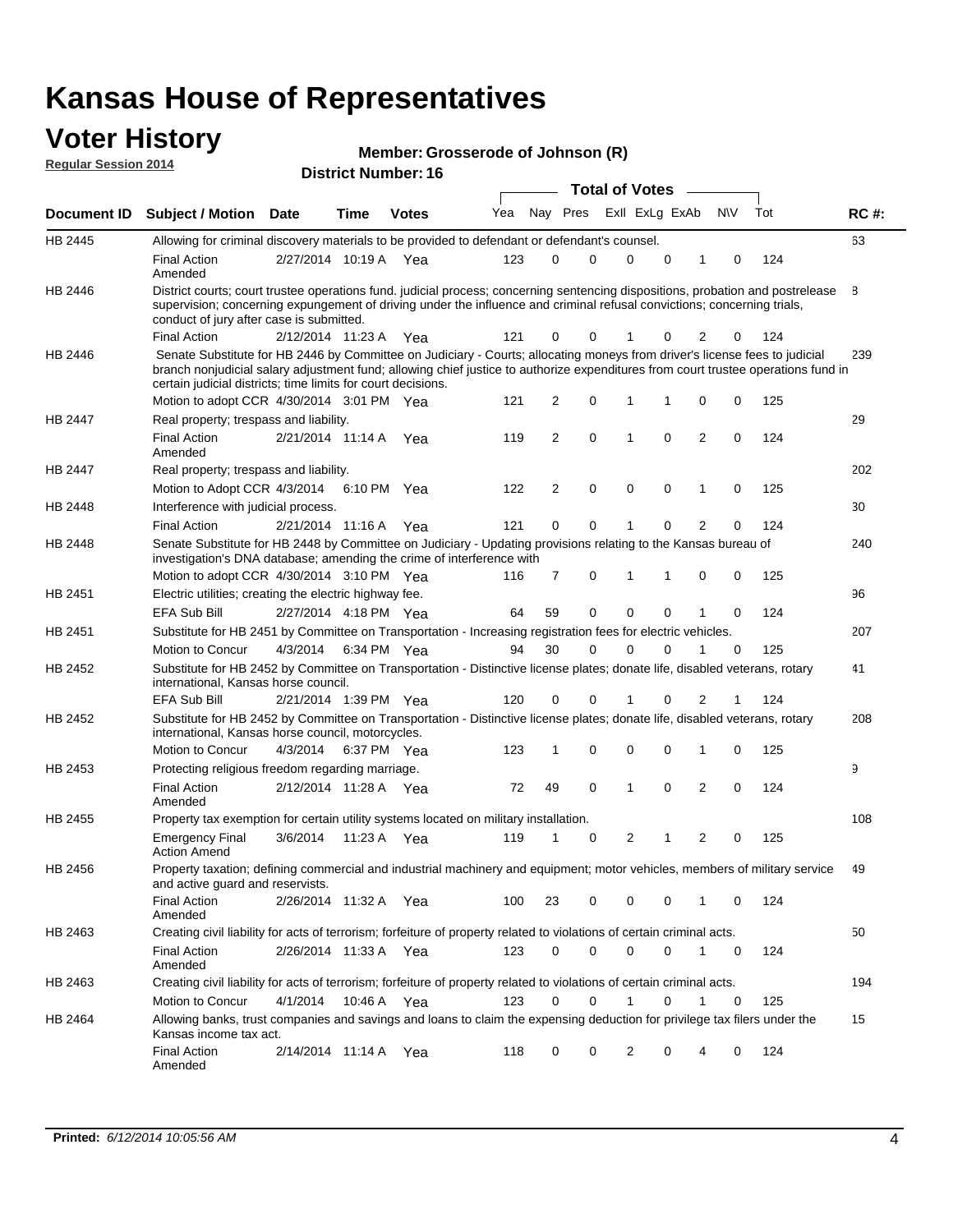## **Voter History**

**Regular Session 2014**

#### **Member: Grosserode of Johnson (R)**

|                |                                                                                                                                                                             |                       |         |              |     |                |          |          | <b>Total of Votes</b> |                |                |             |     |             |
|----------------|-----------------------------------------------------------------------------------------------------------------------------------------------------------------------------|-----------------------|---------|--------------|-----|----------------|----------|----------|-----------------------|----------------|----------------|-------------|-----|-------------|
| Document ID    | <b>Subject / Motion Date</b>                                                                                                                                                |                       | Time    | <b>Votes</b> | Yea |                | Nay Pres |          |                       | Exll ExLg ExAb |                | N\V         | Tot | <b>RC#:</b> |
| HB 2466        | Relating to administrative procedure; judicial review.                                                                                                                      |                       |         |              |     |                |          |          |                       |                |                |             |     | 37          |
|                | <b>Emergency Final</b><br><b>Action Amend</b>                                                                                                                               | 2/21/2014 1:33 PM Yea |         |              | 118 | 2              |          | 0        | 1                     | $\mathbf 0$    | 2              | 1           | 124 |             |
| <b>HB 2470</b> | Purchasing authority for certain insurance by the state board of regents for state educational institutions.                                                                |                       |         |              |     |                |          |          |                       |                |                |             |     | 16          |
|                | <b>Final Action</b>                                                                                                                                                         | 2/17/2014 11:20 A Yea |         |              | 120 | 0              |          | 0        | 3                     | 0              | 1              | 0           | 124 |             |
| HB 2475        | Personal financial literacy program as a requirement for high school graduation.                                                                                            |                       |         |              |     |                |          |          |                       |                |                |             |     | 126         |
|                | <b>Final Action</b><br>Amended                                                                                                                                              | 3/19/2014 11:22 A Yea |         |              | 110 | 12             |          | 0        | 0                     | 1              | 2              | 0           | 125 |             |
| HB 2478        | Venue for crimes committed with an electronic device.                                                                                                                       |                       |         |              |     |                |          |          |                       |                |                |             |     | 51          |
|                | <b>Final Action</b>                                                                                                                                                         | 2/26/2014 11:34 A     |         | Yea          | 123 | 0              |          | 0        | $\Omega$              | $\mathbf 0$    | 1              | $\mathbf 0$ | 124 |             |
| HB 2479        | Removing 2015 sunset provision from law requiring ignition interlock device after first test failure or alcohol or drug-related<br>conviction.                              |                       |         |              |     |                |          |          |                       |                |                |             |     | 115         |
|                | <b>Final Action</b><br>Amended                                                                                                                                              | 3/14/2014 11:14 A     |         | Yea          | 117 | 0              |          | 0        | 2                     | 1              | 4              | 1           | 125 |             |
| HB 2479        | Removing 2015 sunset provision from law requiring ignition interlock device after first test failure or alcohol or drug-related<br>conviction.                              |                       |         |              |     |                |          |          |                       |                |                |             |     | 210         |
|                | Motion to Concur                                                                                                                                                            | 4/3/2014              |         | 6:47 PM Yea  | 122 | $\overline{2}$ |          | 0        | $\mathbf 0$           | 0              | 1              | 0           | 125 |             |
| HB 2480        | Repealing the review of TeleKansas I.                                                                                                                                       |                       |         |              |     |                |          |          |                       |                |                |             |     | 64          |
|                | <b>Final Action</b><br>Amended                                                                                                                                              | 2/27/2014 10:20 A Yea |         |              | 123 | 0              |          | 0        | $\mathbf 0$           | $\mathbf 0$    | 1              | 0           | 124 |             |
| HB 2480        | Repealing the review of TeleKansas I.                                                                                                                                       |                       |         |              |     |                |          |          |                       |                |                |             |     | 250         |
|                | Motion to Concur                                                                                                                                                            | 5/1/2014              |         | 1:54 PM Yea  | 123 | 1              |          | 0        | 0                     | 0              | 0              | 1           | 125 |             |
| HB 2482        | Authority of state corporation commission to intervene in court proceedings.                                                                                                |                       |         |              |     |                |          |          |                       |                |                |             |     | 65          |
|                | <b>Final Action</b><br>Amended                                                                                                                                              | 2/27/2014 10:21 A     |         | Nav          | 121 | $\overline{2}$ |          | 0        | 0                     | $\mathbf 0$    | 1              | 0           | 124 |             |
| HB 2482        | Senate Substitute for HB 2482 by Committee on Utilities - Creating the energy efficiency investment act.                                                                    |                       |         |              |     |                |          |          |                       |                |                |             |     | 211         |
|                | Motion to Concur                                                                                                                                                            | 4/3/2014 7:02 PM Nay  |         |              | 99  | 25             |          | $\Omega$ | 0                     | $\mathbf 0$    | 1              | 0           | 125 |             |
| HB 2487        | Construction of electric transmission lines and certificates of public convenience and necessity.                                                                           |                       |         |              |     |                |          |          |                       |                |                |             |     | 66          |
|                | <b>Final Action</b><br>Amended                                                                                                                                              | 2/27/2014 10:22 A     |         | Nav          | 113 | 10             |          | 0        | 0                     | 0              | 1              | 0           | 124 |             |
| HB 2487        | Relating to the powers and duties of the state corporation commission; construction of electric transmission lines and<br>certificates of public convenience and necessity. |                       |         |              |     |                |          |          |                       |                |                |             |     | 254         |
|                | Sub motion to concur 5/1/2014                                                                                                                                               |                       |         | 4:36 PM Nay  | 117 | 8              |          | 0        | 0                     | $\mathbf 0$    | $\mathbf 0$    | 0           | 125 |             |
| <b>HB 2488</b> | Kansas electric transmission authority and the purpose and composition of the authority.                                                                                    |                       |         |              |     |                |          |          |                       |                |                |             |     | 10          |
|                | <b>Final Action</b><br>Amended                                                                                                                                              | 2/12/2014 11:30 A     |         | Nav          | 108 | 13             |          | 0        | 1                     | 0              | 2              | 0           | 124 |             |
| <b>HB 2488</b> | Kansas electric transmission authority and the purpose and composition of the authority.                                                                                    |                       |         |              |     |                |          |          |                       |                |                |             |     | 158         |
|                | Motion to Concur                                                                                                                                                            | 3/25/2014 10:43 A     |         | Nav          | 107 | 15             |          | 0        | 1                     | 0              | 2              | 0           | 125 |             |
| HB 2489        | Legislative review of exceptions to disclosure of public records.                                                                                                           |                       |         |              |     |                |          |          |                       |                |                |             |     | 67          |
|                | <b>Final Action</b><br>Amended                                                                                                                                              | 2/27/2014 10:23 A Yea |         |              | 122 | $\mathbf{1}$   |          | 0        | 0                     | 0              | 1              | 0           | 124 |             |
| HB 2490        | Criminal procedure; conduct of jury after case is submitted.                                                                                                                |                       |         |              |     |                |          |          |                       |                |                |             |     | 31          |
|                | <b>Final Action</b><br>Amended                                                                                                                                              | 2/21/2014 11:17 A Yea |         |              | 121 | 0              |          | 0        | $\mathbf{1}$          | $\mathbf 0$    | $\overline{2}$ | $\mathbf 0$ | 124 |             |
| HB 2490        | Capital murder; attempt; murder in the first degree; sentencing.                                                                                                            |                       |         |              |     |                |          |          |                       |                |                |             |     | 241         |
|                | Motion to adopt CCR 4/30/2014 3:16 PM Yea                                                                                                                                   |                       |         |              | 123 | 0              |          | 0        | $\mathbf{1}$          | 1              | 0              | 0           | 125 |             |
| HB 2491        | Kansas tort claims act; attorney may appear in small claims action.                                                                                                         |                       |         |              |     |                |          |          |                       |                |                |             |     | 20          |
|                | <b>Final Action</b><br>Amended                                                                                                                                              | 2/19/2014 11:34 A Yea |         |              | 120 | $\overline{c}$ |          | 0        | 0                     | 0              | $\overline{2}$ | 0           | 124 |             |
| HB 2491        | Kansas tort claims act; attorney may appear in small claims action.                                                                                                         |                       |         |              |     |                |          |          |                       |                |                |             |     | 199         |
|                | Motion to Concur                                                                                                                                                            | 4/2/2014              | 10:40 A | Yea          | 121 | $\overline{2}$ |          | 0        | 0                     | 0              | $\overline{2}$ | 0           | 125 |             |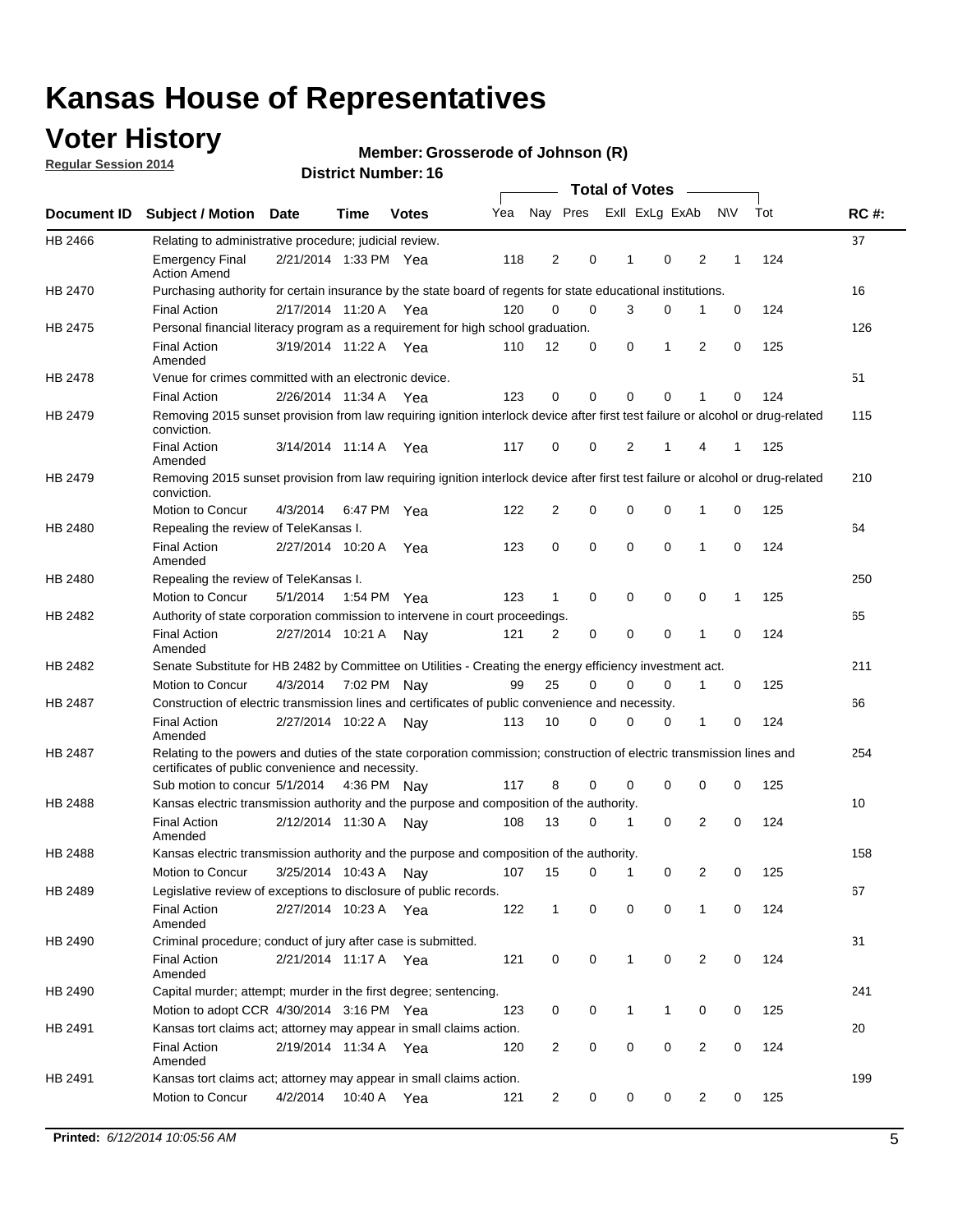## **Voter History**

**Regular Session 2014**

#### **Member: Grosserode of Johnson (R)**

|                    |                                                                                                                                                                                                                                                        |                       |             |              |     |          |          | <b>Total of Votes</b> |              |              |              |     |              |
|--------------------|--------------------------------------------------------------------------------------------------------------------------------------------------------------------------------------------------------------------------------------------------------|-----------------------|-------------|--------------|-----|----------|----------|-----------------------|--------------|--------------|--------------|-----|--------------|
| <b>Document ID</b> | <b>Subject / Motion Date</b>                                                                                                                                                                                                                           |                       | Time        | <b>Votes</b> | Yea | Nay Pres |          | Exll ExLg ExAb        |              |              | N\V          | Tot | <b>RC#:</b>  |
| HB 2493            | Relating to surety regulation, appearance bonds and unlawful sexual relations.                                                                                                                                                                         |                       |             |              |     |          |          |                       |              |              |              |     | 23           |
|                    | <b>Final Action</b><br>Amended                                                                                                                                                                                                                         | 2/20/2014 11:14 A     |             | Nav          | 113 | 10       | 0        | 0                     | 0            | 0            | 1            | 124 |              |
| HB 2495            | Concerning sentencing dispositions, probation and postrelease supervision.                                                                                                                                                                             |                       |             |              |     |          |          |                       |              |              |              |     | 24           |
|                    | Final Action<br>Amended                                                                                                                                                                                                                                | 2/20/2014 11:17 A Yea |             |              | 122 |          | 0        | $\mathbf 0$           | $\mathbf 0$  | 0            |              | 124 |              |
| HB 2501            | Human trafficking and related crimes; penalties for buying sexual relations; records and reporting by courts; staff secure facility 25<br>requirements.                                                                                                |                       |             |              |     |          |          |                       |              |              |              |     |              |
|                    | <b>Final Action</b><br>Amended                                                                                                                                                                                                                         | 2/20/2014 11:18 A Yea |             |              | 123 | 0        | 0        | $\mathbf 0$           | $\Omega$     | 0            | 1            | 124 |              |
| HB 2502            | Allowing victim notification on status change of person confined.                                                                                                                                                                                      |                       |             |              |     |          |          |                       |              |              |              |     | 26           |
|                    | <b>Final Action</b>                                                                                                                                                                                                                                    | 2/20/2014 11:20 A Yea |             |              | 123 | 0        | 0        | $\mathbf 0$           | $\mathbf 0$  | $\Omega$     |              | 124 |              |
| HB 2503            | Substitute for HB 2503 by Committee on Federal and State Affairs -- Carrying of concealed handguns by law enforcement<br>officers.                                                                                                                     |                       |             |              |     |          |          |                       |              |              |              |     | 230          |
|                    | Final Action Sub Bill 4/5/2014                                                                                                                                                                                                                         |                       | 10:22 A     | Yea          | 119 |          | 0        | $\Omega$              | $\Omega$     | 4            |              | 125 |              |
| HB 2504            | Repealing outdated provisions relating to the purchase of certain real estate by the department of corrections.                                                                                                                                        |                       |             |              |     |          |          |                       |              |              |              |     | 18           |
|                    | <b>Final Action</b>                                                                                                                                                                                                                                    | 2/19/2014 11:31 A Yea |             |              | 122 | $\Omega$ | $\Omega$ | $\Omega$              | $\Omega$     | 2            | 0            | 124 |              |
| HB 2506            | Repealing K.S.A. 72-60b03, the effective date of the midwestern higher education compact act.                                                                                                                                                          |                       |             |              |     |          |          |                       |              |              |              |     | 52           |
|                    | <b>Final Action</b>                                                                                                                                                                                                                                    | 2/26/2014 11:35 A Yea |             |              | 122 |          | $\Omega$ | $\Omega$              | $\Omega$     | 1            | 0            | 124 |              |
| HB 2506            | Senate Substitute for HB 2506 by Committee on Ways and Means - Education; appropriations for FY 2014 and FY 2015 for<br>various state agencies; amendments concerning postsecondary education; amendments to provisions relating to school<br>finance. |                       |             |              |     |          |          |                       |              |              |              |     | 238          |
|                    | Motion to Adopt CCR 4/6/2014                                                                                                                                                                                                                           |                       | 9:45 PM Yea |              | 63  | 57       | 0        | $\mathbf 0$           | 0            | 4            | 1            | 125 |              |
| HB 2509            | Emergency medical services amendments.                                                                                                                                                                                                                 |                       |             |              |     |          |          |                       |              |              |              |     | 101          |
|                    | <b>Emergency Final</b><br><b>Action Amend</b>                                                                                                                                                                                                          | 2/27/2014 4:24 PM Yea |             |              | 123 | 0        | 0        | $\mathbf 0$           | $\mathbf 0$  | $\mathbf{1}$ | 0            | 124 |              |
| HB 2510            | Pharmacists and pharmacies; pharmacy technicians; registration and grounds for denial of registration.                                                                                                                                                 |                       |             |              |     |          |          |                       |              |              |              |     | 84           |
|                    | <b>Emergency Final</b><br>Action                                                                                                                                                                                                                       | 2/27/2014 4:01 PM Nay |             |              | 71  | 52       | 0        | $\Omega$              | 0            | 1            | 0            | 124 |              |
| HB 2511            | Liability for property tax on personal property; sale or abandonment of personal property.                                                                                                                                                             |                       |             |              |     |          |          |                       |              |              |              |     | 27           |
|                    | <b>Final Action</b>                                                                                                                                                                                                                                    | 2/20/2014 11:21 A     |             | Yea          | 123 | 0        | $\Omega$ | $\mathbf 0$           | $\mathbf 0$  | 1            | 0            | 124 |              |
| HB 2514            | Exemption for Federal Home Loan Bank in certain insolvency proceedings involving insurance companies.                                                                                                                                                  |                       |             |              |     |          |          |                       |              |              |              |     | $\mathbf{2}$ |
|                    | <b>Final Action</b>                                                                                                                                                                                                                                    | 2/10/2014 11:08 A     |             | Yea          | 118 | 0        | $\Omega$ | 3                     | $\mathbf{1}$ | 2            | $\mathbf 0$  | 124 |              |
| HB 2515            | Insurance; confidentiality of work papers from analysis of analysis of financial regulation or market regulation of insurance<br>company or affiliates.                                                                                                |                       |             |              |     |          |          |                       |              |              |              |     | 82           |
|                    | <b>Emergency Final</b><br>Action                                                                                                                                                                                                                       | 2/27/2014 3:58 PM Yea |             |              | 123 | 0        | 0        | $\mathbf 0$           | 0            | $\mathbf 1$  | 0            | 124 |              |
| HB 2515            | Updating statutory references and making corresponding changes due to Executive Reorganization Order No. 41.                                                                                                                                           |                       |             |              |     |          |          |                       |              |              |              |     | 269          |
|                    | Motion to Adopt CCR 5/2/2014                                                                                                                                                                                                                           |                       |             | 3:31 PM Yea  | 118 | 4        | 0        | 0                     | $\mathbf{1}$ | $\mathbf{1}$ | 1            | 125 |              |
| HB 2516            | Amendments relating to health care provider liability insurance and to companies organized to provide such insurance.                                                                                                                                  |                       |             |              |     |          |          |                       |              |              |              |     | 3            |
|                    | <b>Final Action</b><br>Amended                                                                                                                                                                                                                         | 2/10/2014 11:10 A     |             | Yea          | 118 | 0        | 0        | 3                     | 1            | 2            | 0            | 124 |              |
| HB 2516            | Amendments relating to health care provider liability insurance and to companies organized to provide such insurance.                                                                                                                                  |                       |             |              |     |          |          |                       |              |              |              |     | 191          |
|                    | Motion to Concur                                                                                                                                                                                                                                       | 3/31/2014 11:40 A Yea |             |              | 121 | 0        | 0        | 1                     | 0            | 2            | 1            | 125 |              |
| HB 2518            | Relating to ballot language statements.                                                                                                                                                                                                                |                       |             |              |     |          |          |                       |              |              |              |     | 40           |
|                    | <b>Emergency Final</b><br><b>Action Amend</b>                                                                                                                                                                                                          | 2/21/2014 1:37 PM Nay |             |              | 116 | 4        | 0        | 1                     | 0            | 2            | $\mathbf{1}$ | 124 |              |
| HB 2525            | Kansas money transmitter act concerning change of controlling interest and notification.                                                                                                                                                               |                       |             |              |     |          |          |                       |              |              |              |     | 32           |
|                    | <b>Final Action</b>                                                                                                                                                                                                                                    | 2/21/2014 11:18 A Nay |             |              | 105 | 16       | 0        | 1                     | 0            | 2            | 0            | 124 |              |
| HB 2525            | Kansas money transmitter act concerning change of controlling interest and notification.                                                                                                                                                               |                       |             |              |     |          |          |                       |              |              |              |     | 252          |
|                    | Motion to Concur                                                                                                                                                                                                                                       | 5/1/2014              |             | 1:59 PM Nay  | 112 | 13       | 0        | 0                     | 0            | 0            | 0            | 125 |              |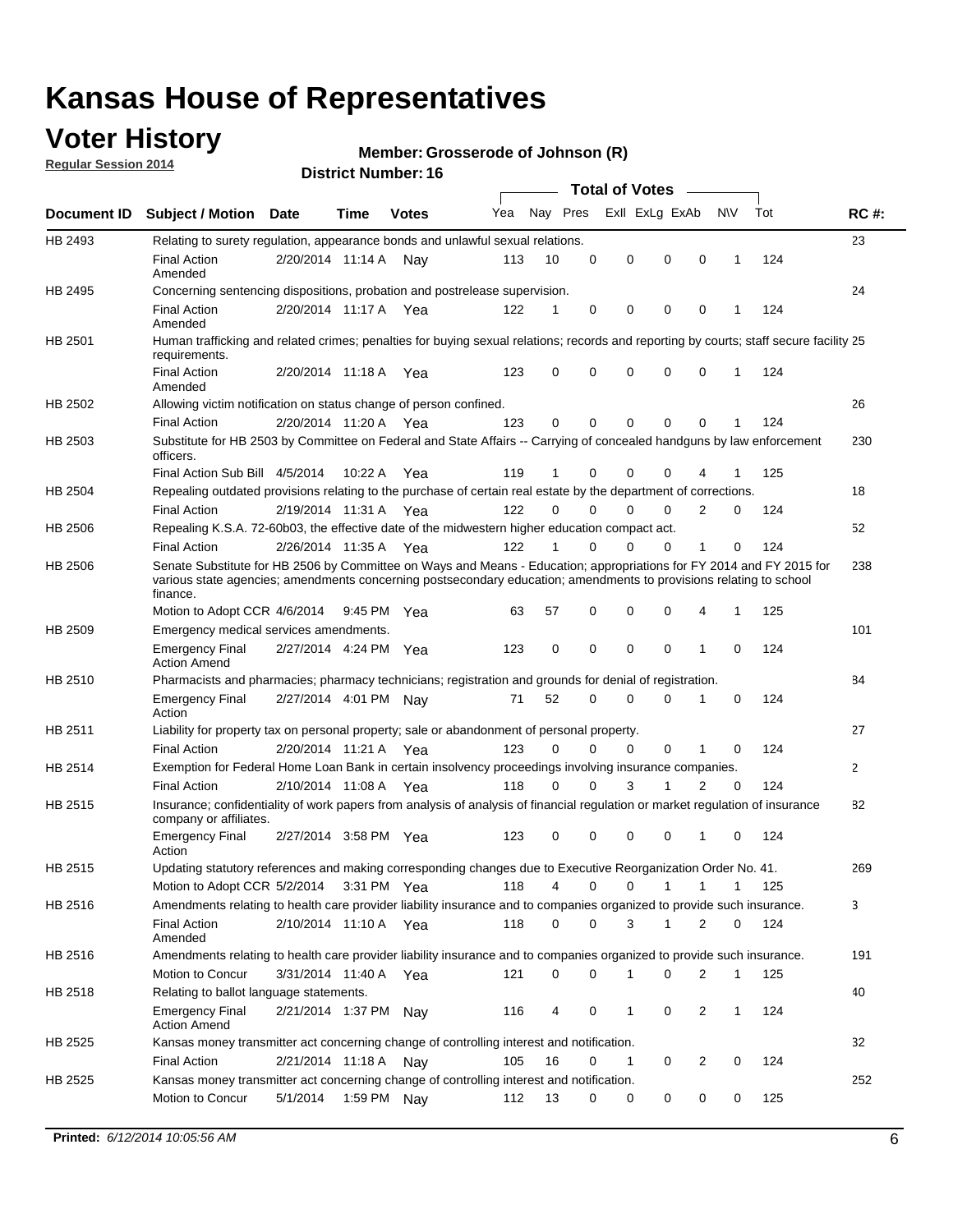#### **Voter History Regular Session 2014**

**Member: Grosserode of Johnson (R)** 

|                    |                                                                                                                                                                                                                                                                                                                                           |                       |             |              |     |          |   | <b>Total of Votes</b> |             |                |              |     |             |
|--------------------|-------------------------------------------------------------------------------------------------------------------------------------------------------------------------------------------------------------------------------------------------------------------------------------------------------------------------------------------|-----------------------|-------------|--------------|-----|----------|---|-----------------------|-------------|----------------|--------------|-----|-------------|
| <b>Document ID</b> | <b>Subject / Motion Date</b>                                                                                                                                                                                                                                                                                                              |                       | Time        | <b>Votes</b> | Yea | Nay Pres |   | Exll ExLg ExAb        |             |                | <b>NV</b>    | Tot | <b>RC#:</b> |
| HB 2533            | Changing interest credit amounts, member distributions upon termination or death and retirement annuities under the KPERS 42<br>Act of 2015.                                                                                                                                                                                              |                       |             |              |     |          |   |                       |             |                |              |     |             |
|                    | <b>Emergency Final</b><br><b>Action Amend</b>                                                                                                                                                                                                                                                                                             | 2/21/2014 1:40 PM Yea |             |              | 94  | 26       | 0 | 1                     | $\mathbf 0$ | 2              | 1            | 124 |             |
| HB 2537            | Eliminating font size and type requirement for disclosure statements contained in insurance contracts and explanatory<br>materials printed in any language other than English.                                                                                                                                                            |                       |             |              |     |          |   |                       |             |                |              |     | 81          |
|                    | <b>Emergency Final</b><br>Action                                                                                                                                                                                                                                                                                                          | 2/27/2014 3:56 PM Yea |             |              | 119 | 4        | 0 | 0                     | 0           | 1              | 0            | 124 |             |
| HB 2537            | Insurance; eliminating font and type requirements for certain non-English insurance documents; confidentiality of certain<br>documents; continuation of health insurance for spouse and children of certain emergency personnel and employees of the<br>department of corrections; purchase of certain insurance by the state fair board. |                       |             |              |     |          |   |                       |             |                |              |     | 249         |
|                    | Motion to adopt CCR 4/30/2014 3:58 PM Yea                                                                                                                                                                                                                                                                                                 |                       |             |              | 122 | 0        | 0 | 1                     | 1           | 0              | 1            | 125 |             |
| HB 2538            | Giving landowner right of first refusal for antlers of deer illegally shot on landowner's property.                                                                                                                                                                                                                                       |                       |             |              |     |          |   |                       |             |                |              |     | 102         |
|                    | <b>Emergency Final</b><br><b>Action Amend</b>                                                                                                                                                                                                                                                                                             | 2/27/2014 4:26 PM Yea |             |              | 106 | 17       | 0 | 0                     | $\mathbf 0$ | 1              | 0            | 124 |             |
| HB 2541            | Substitute for HB2541 by Committee on Local Government—plastic bottles and containers; labeling; solid waste landfill<br>restrictions.                                                                                                                                                                                                    |                       |             |              |     |          |   |                       |             |                |              |     | 121         |
|                    | Final Action Sub Bill 3/17/2014 11:21 A Yea                                                                                                                                                                                                                                                                                               |                       |             |              | 102 | 21       | 0 | 0                     | $\mathbf 0$ | $\overline{2}$ | 0            | 125 |             |
| HB 2542            | Property tax exemption for amateur-built aircraft.                                                                                                                                                                                                                                                                                        |                       |             |              |     |          |   |                       |             |                |              |     | 112         |
|                    | <b>Final Action</b><br>Amended                                                                                                                                                                                                                                                                                                            | 3/13/2014 11:22 A     |             | Nav          | 116 | 4        | 0 | 1                     | 1           | $\overline{2}$ | 1            | 125 |             |
| <b>HB 2544</b>     | Authorizing postsecondary educational institutions to enter into the state authorization reciprocity agreement to provide<br>distance education.                                                                                                                                                                                          |                       |             |              |     |          |   |                       |             |                |              |     | 17          |
|                    | <b>Final Action</b>                                                                                                                                                                                                                                                                                                                       | 2/17/2014 11:21 A     |             | Yea          | 120 | 0        | 0 | 3                     | $\mathbf 0$ | 1              | 0            | 124 |             |
| HB 2545            | Extending sunset date on certain agriculture fees from July 1, 2015, to July 1, 2019.                                                                                                                                                                                                                                                     |                       |             |              |     |          |   |                       |             |                |              |     | 68          |
|                    | <b>Final Action</b><br>Amended                                                                                                                                                                                                                                                                                                            | 2/27/2014 10:25 A     |             | Nav          | 99  | 24       | 0 | 0                     | $\mathbf 0$ | 1              | 0            | 124 |             |
| HB 2547            | Changing the map copy requirement in mining permit application.                                                                                                                                                                                                                                                                           |                       |             |              |     |          |   |                       |             |                |              |     | 53          |
|                    | <b>Final Action</b>                                                                                                                                                                                                                                                                                                                       | 2/26/2014 11:36 A Yea |             |              | 123 | 0        | 0 | 0                     | 0           | $\mathbf{1}$   | 0            | 124 |             |
| HB 2548            | Creating the water program management fund and transferring the air quality fee fund.                                                                                                                                                                                                                                                     |                       |             |              |     |          |   |                       |             |                |              |     | 46          |
|                    | <b>Emergency Final</b><br>Action                                                                                                                                                                                                                                                                                                          | 2/21/2014 1:46 PM Yea |             |              | 119 | 1        | 0 | 1                     | 0           | $\overline{2}$ | 1            | 124 |             |
| HB 2549            | Allowing burial of hazardous waste on-site.                                                                                                                                                                                                                                                                                               |                       |             |              |     |          |   |                       |             |                |              |     | 54          |
|                    | <b>Final Action</b>                                                                                                                                                                                                                                                                                                                       | 2/26/2014 11:38 A     |             | Yea          | 123 | 0        | 0 | 0                     | $\mathbf 0$ | 1              | 0            | 124 |             |
| HB 2550            | Repeal of the atmospheric mercury deposition monitoring network.                                                                                                                                                                                                                                                                          |                       |             |              |     |          |   |                       |             |                |              |     | 33          |
|                    | <b>Final Action</b>                                                                                                                                                                                                                                                                                                                       | 2/21/2014 11:20 A Yea |             |              | 92  | 29       | 0 | 1                     | $\mathbf 0$ | $\overline{2}$ | 0            | 124 |             |
| HB 2551            | Repealing regulation of PCB disposal facilities.                                                                                                                                                                                                                                                                                          |                       |             |              |     |          |   |                       |             |                |              |     | 47          |
|                    | <b>Emergency Final</b><br><b>Action Amend</b>                                                                                                                                                                                                                                                                                             | 2/21/2014 1:47 PM Yea |             |              | 100 | 20       | 0 | 1                     | $\mathbf 0$ | $\overline{2}$ | 1            | 124 |             |
| HB 2551            | Repealing the regulation of PCB disposal facilities; making changes to the atmospheric mercury deposition monitoring network 271<br>and the disposal of plastic bottles, containers and solid waste.                                                                                                                                      |                       |             |              |     |          |   |                       |             |                |              |     |             |
|                    | Motion to Adopt CCR 5/2/2014                                                                                                                                                                                                                                                                                                              |                       | 3:45 PM Yea |              | 105 | 17       | 0 | 0                     | 1           | 1              | $\mathbf{1}$ | 125 |             |
| HB 2552            | Managed care organizations, prompt payment.                                                                                                                                                                                                                                                                                               |                       |             |              |     |          |   |                       |             |                |              |     | 69          |
|                    | <b>Final Action</b><br>Amended                                                                                                                                                                                                                                                                                                            | 2/27/2014 10:26 A Yea |             |              | 123 | 0        | 0 | 0                     | 0           | 1              | 0            | 124 |             |
| HB 2552            | Kansas medical assistance program; managed care organizations; consent for expansion of certain medicaid services.                                                                                                                                                                                                                        |                       |             |              |     |          |   |                       |             |                |              |     | 225         |
|                    | <b>Motion to Concur</b>                                                                                                                                                                                                                                                                                                                   | 4/4/2014              | 6:13 PM Yea |              | 68  | 54       | 0 | 0                     | 1           | 2              | 0            | 125 |             |
| HB 2553            | Health care compact.                                                                                                                                                                                                                                                                                                                      |                       |             |              |     |          |   |                       |             |                |              |     | 141         |
|                    | <b>Final Action</b>                                                                                                                                                                                                                                                                                                                       | 3/24/2014 10:15 A Yea |             |              | 74  | 48       | 0 | 0                     | 0           | 3              | 0            | 125 |             |
| HB 2555            | Release of information in support of arrest warrants and search warrants.                                                                                                                                                                                                                                                                 |                       |             |              |     |          |   |                       |             |                |              |     | 86          |
|                    | <b>Emergency Final</b><br><b>Action Amend</b>                                                                                                                                                                                                                                                                                             | 2/27/2014 4:04 PM Yea |             |              | 113 | 10       | 0 | 0                     | 0           | 1              | 0            | 124 |             |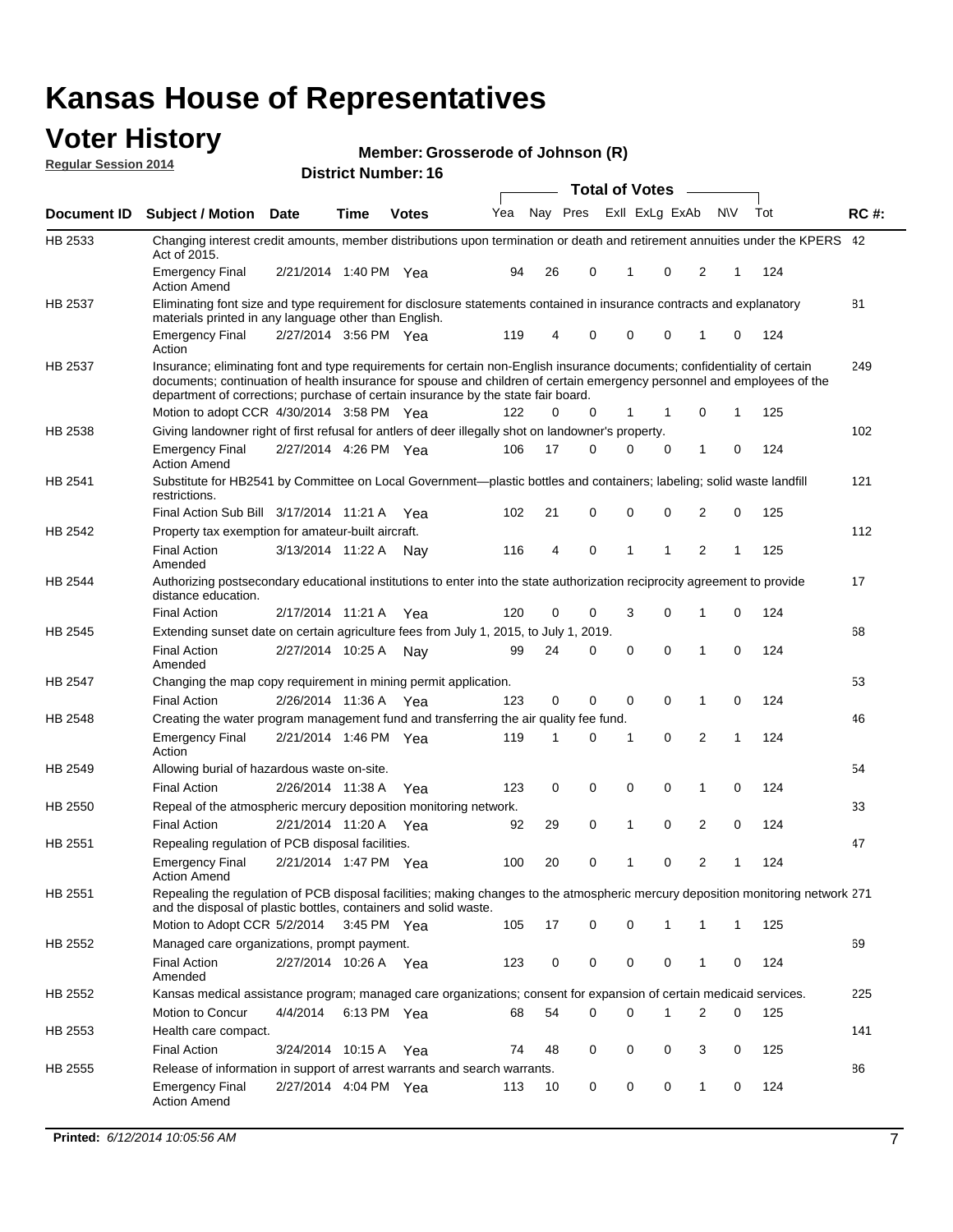## **Voter History**

**Regular Session 2014**

#### **Member: Grosserode of Johnson (R)**

|         |                                                                                                                                                                                                                                                                                                                                                           |                       |         |              |     |          |   | <b>Total of Votes</b> |          |   |             |     |             |
|---------|-----------------------------------------------------------------------------------------------------------------------------------------------------------------------------------------------------------------------------------------------------------------------------------------------------------------------------------------------------------|-----------------------|---------|--------------|-----|----------|---|-----------------------|----------|---|-------------|-----|-------------|
|         | Document ID Subject / Motion                                                                                                                                                                                                                                                                                                                              | Date                  | Time    | <b>Votes</b> | Yea | Nay Pres |   | Exll ExLg ExAb        |          |   | <b>NV</b>   | Tot | <b>RC#:</b> |
| HB 2557 | Changing penalties for certain taxpayers who file incorrect returns under Kansas income tax act.                                                                                                                                                                                                                                                          |                       |         |              |     |          |   |                       |          |   |             |     | 21          |
|         | <b>Final Action</b><br>Amended                                                                                                                                                                                                                                                                                                                            | 2/19/2014 11:35 A     |         | Yea          | 122 | 0        | 0 | 0                     | 0        | 2 | 0           | 124 |             |
| HB 2561 | Licensure of pharmacists and registration of pharmacy interns by board of pharmacy.                                                                                                                                                                                                                                                                       |                       |         |              |     |          |   |                       |          |   |             |     | 55          |
|         | <b>Final Action</b>                                                                                                                                                                                                                                                                                                                                       | 2/26/2014 11:39 A     |         | Nav          | 105 | 18       | 0 | 0                     | 0        | 1 | 0           | 124 |             |
| HB 2564 | Requiring 60-day wait before re-employment for retirement benefit eligibility.                                                                                                                                                                                                                                                                            |                       |         |              |     |          |   |                       |          |   |             |     | 43          |
|         | <b>Emergency Final</b><br>Action                                                                                                                                                                                                                                                                                                                          | 2/21/2014 1:41 PM Yea |         |              | 120 | 0        | 0 | 1                     | 0        | 2 | 1           | 124 |             |
| HB 2566 | Requiring court fee for forensic audio and video examination services.                                                                                                                                                                                                                                                                                    |                       |         |              |     |          |   |                       |          |   |             |     | 93          |
|         | <b>Emergency Final</b><br>Action                                                                                                                                                                                                                                                                                                                          | 2/27/2014 4:12 PM Yea |         |              | 123 | 0        | 0 | 0                     | 0        | 1 | $\mathbf 0$ | 124 |             |
| HB 2568 | Domestic relations; Kansas family law code; child support guidelines.                                                                                                                                                                                                                                                                                     |                       |         |              |     |          |   |                       |          |   |             |     | 70          |
|         | <b>Final Action</b><br>Amended                                                                                                                                                                                                                                                                                                                            | 2/27/2014 10:27 A     |         | Yea          | 123 | 0        | 0 | 0                     | 0        | 1 | 0           | 124 |             |
| HB 2568 | Domestic relations; Kansas family law code; child support guidelines.                                                                                                                                                                                                                                                                                     |                       |         |              |     |          |   |                       |          |   |             |     | 268         |
|         | Motion to adopt CCR 5/2/2014 3:28 PM Yea                                                                                                                                                                                                                                                                                                                  |                       |         |              | 123 | 0        | 0 | 0                     | 1        | 1 | $\mathbf 0$ | 125 |             |
| HB 2576 | Employment security law; creation of "new employer rate."                                                                                                                                                                                                                                                                                                 |                       |         |              |     |          |   |                       |          |   |             |     | 71          |
|         | <b>Final Action</b><br>Amended                                                                                                                                                                                                                                                                                                                            | 2/27/2014 10:28 A     |         | Yea          | 123 | 0        | 0 | 0                     | 0        | 1 | $\mathbf 0$ | 124 |             |
| HB 2576 | Employment security law; creation of "new employer rate."                                                                                                                                                                                                                                                                                                 |                       |         |              |     |          |   |                       |          |   |             |     | 159         |
|         | Motion to Concur                                                                                                                                                                                                                                                                                                                                          | 3/25/2014 10:47 A     |         | Yea          | 122 | 0        | 0 | 1                     | 0        | 2 | 0           | 125 |             |
| HB 2577 | Allowing parents to remain anonymous when surrendering an infant under the newborn protection act.                                                                                                                                                                                                                                                        |                       |         |              |     |          |   |                       |          |   |             |     | 56          |
|         | <b>Final Action</b><br>Amended                                                                                                                                                                                                                                                                                                                            | 2/26/2014 11:41 A Yea |         |              | 123 | $\Omega$ | 0 | 0                     | 0        | 1 | 0           | 124 |             |
| HB 2577 | Allowing parents to remain anonymous when surrendering an infant under the newborn protection act.                                                                                                                                                                                                                                                        |                       |         |              |     |          |   |                       |          |   |             |     | 220         |
|         | Motion to Concur                                                                                                                                                                                                                                                                                                                                          | 4/4/2014              | 11:45 A | Yea          | 121 | 0        | 0 |                       | 1        | 1 | 1           | 125 |             |
| HB 2578 | Certification by chief law enforcement officer for transfer of a firearm when required by federal law.                                                                                                                                                                                                                                                    |                       |         |              |     |          |   |                       |          |   |             |     | 122         |
|         | <b>Final Action</b><br>Amended                                                                                                                                                                                                                                                                                                                            | 3/17/2014 11:22 A     |         | Yea          | 123 | $\Omega$ | 0 | 0                     | 0        | 2 | 0           | 125 |             |
| HB 2578 | Regulating the possession of weapons.                                                                                                                                                                                                                                                                                                                     |                       |         |              |     |          |   |                       |          |   |             |     | 235         |
|         | Motion to Adopt CCR 4/5/2014 4:40 PM Yea                                                                                                                                                                                                                                                                                                                  |                       |         |              | 102 | 19       | 0 | 0                     | $\Omega$ | 4 | 0           | 125 |             |
| HB 2580 | Specifying the duties of the state fire marshal relating to regional emergency response teams for hazardous materials and<br>search and rescue incidents.                                                                                                                                                                                                 |                       |         |              |     |          |   |                       |          |   |             |     | 72          |
|         | <b>Final Action</b><br>Amended                                                                                                                                                                                                                                                                                                                            | 2/27/2014 10:29 A     |         | Nav          | 113 | 10       | 0 | 0                     | 0        | 1 | 0           | 124 |             |
| HB 2580 | Kansas Real Estate Appraisal Board; licensee fingerprinting and criminal background checks.                                                                                                                                                                                                                                                               |                       |         |              |     |          |   |                       |          |   |             |     | 272         |
|         | Motion to adopt CCR 5/2/2014                                                                                                                                                                                                                                                                                                                              |                       |         | 3:49 PM Nay  | 115 | 7        | 0 | 0                     | 1        | 1 | 1           | 125 |             |
| HB 2582 | Creating an exemption from food establishment licensing for churches.                                                                                                                                                                                                                                                                                     |                       |         |              |     |          |   |                       |          |   |             |     | 57          |
|         | <b>Final Action</b>                                                                                                                                                                                                                                                                                                                                       | 2/26/2014 11:42 A Yea |         |              | 123 | 0        | 0 | 0                     | 0        | 1 | 0           | 124 |             |
| HB 2588 | Child in need of care; juvenile offenders; permanent custodians.                                                                                                                                                                                                                                                                                          |                       |         |              |     |          |   |                       |          |   |             |     | 94          |
|         | <b>Emergency Final</b><br><b>Action Amend</b>                                                                                                                                                                                                                                                                                                             | 2/27/2014 4:14 PM Yea |         |              | 123 | 0        | 0 | 0                     | 0        | 1 | 0           | 124 |             |
| HB 2588 | Senate Substitute for HB 2588 by Committee on Judiciary - Concerning children and minors; relating to children in need of<br>care; placement in juvenile detention facilities; permanent custodians; relating to juvenile offenders; alternative adjudication;<br>youth residential centers and services; risk assessment; sentencing; good time credits. |                       |         |              |     |          |   |                       |          |   |             |     | 244         |
|         | Motion to adopt CCR 4/30/2014 3:36 PM Yea                                                                                                                                                                                                                                                                                                                 |                       |         |              | 123 | 0        | 0 | 1                     | 1        | 0 | 0           | 125 |             |
| HB 2591 | Requiring certain audit reports to be filed electronically and to be filed only with the department of administration.                                                                                                                                                                                                                                    |                       |         |              |     |          |   |                       |          |   |             |     | 58          |
|         | <b>Final Action</b>                                                                                                                                                                                                                                                                                                                                       | 2/26/2014 11:43 A Yea |         |              | 123 | 0        | 0 | 0                     | 0        | 1 | 0           | 124 |             |
| HB 2595 | State fossils; the tylosaurus and the pteranodon.                                                                                                                                                                                                                                                                                                         |                       |         |              |     |          |   |                       |          |   |             |     | 73          |
|         | <b>Final Action</b><br>Amended                                                                                                                                                                                                                                                                                                                            | 2/27/2014 10:31 A Nay |         |              | 96  | 27       | 0 | 0                     | 0        | 1 | 0           | 124 |             |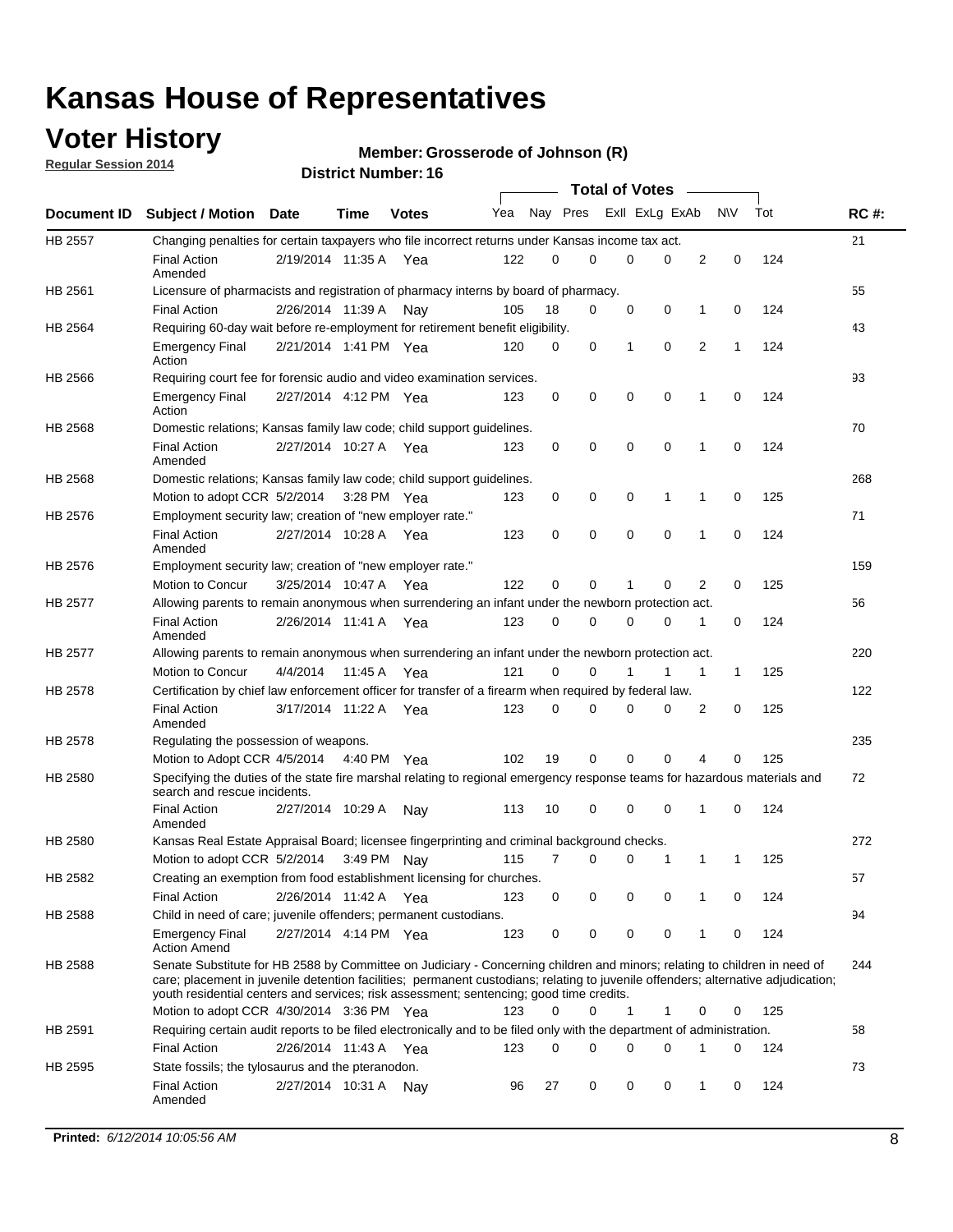## **Voter History**

**Regular Session 2014**

**Member: Grosserode of Johnson (R)** 

|         |                                                                                                                                                                                                                                       |                       |             |              |     |                |             | <b>Total of Votes</b> |              |                |            |     |             |
|---------|---------------------------------------------------------------------------------------------------------------------------------------------------------------------------------------------------------------------------------------|-----------------------|-------------|--------------|-----|----------------|-------------|-----------------------|--------------|----------------|------------|-----|-------------|
|         | Document ID Subject / Motion Date                                                                                                                                                                                                     |                       | Time        | <b>Votes</b> | Yea |                | Nay Pres    | Exll ExLg ExAb        |              |                | <b>NIV</b> | Tot | <b>RC#:</b> |
| HB 2596 | Computation of retirement benefits when a state officer or employee is placed on furlough or has reduction in compensation.                                                                                                           |                       |             |              |     |                |             |                       |              |                |            |     | 74          |
|         | <b>Final Action</b>                                                                                                                                                                                                                   | 2/27/2014 10:33 A     |             | Yea          | 123 | 0              | $\Omega$    | 0                     | $\Omega$     |                | 0          | 124 |             |
| HB 2596 | Computation of retirement benefits when a state officer or employee is placed on furlough or has reduction in<br>compensation.                                                                                                        |                       |             |              |     |                |             |                       |              |                |            |     | 246         |
|         | Motion to adopt CCR 4/30/2014 3:45 PM Yea                                                                                                                                                                                             |                       |             |              | 123 | 0              | 0           | 1                     | 1            | 0              | 0          | 125 |             |
| HB 2597 | Municipal recycling services                                                                                                                                                                                                          |                       |             |              |     |                |             |                       |              |                |            |     | 97          |
|         | <b>Emergency Final</b><br><b>Action Amend</b>                                                                                                                                                                                         | 2/27/2014 4:20 PM Yea |             |              | 105 | 18             | 0           | $\mathbf 0$           | $\mathbf 0$  | 1              | 0          | 124 |             |
| HB 2599 | Authorizing the secretary of state to grant an easement to the unified government of Wyandotte county.                                                                                                                                |                       |             |              |     |                |             |                       |              |                |            |     | 22          |
|         | <b>Final Action</b>                                                                                                                                                                                                                   | 2/19/2014 11:37 A     |             | Yea          | 120 | $\overline{2}$ | $\Omega$    | 0                     | $\Omega$     | $\overline{2}$ | 0          | 124 |             |
| HB 2599 | Authorizing the secretary of state to grant an easement to the unified government of Wyandotte county.                                                                                                                                |                       |             |              |     |                |             |                       |              |                |            |     | 118         |
|         | Motion to Concur                                                                                                                                                                                                                      | 3/14/2014 11:25 A Yea |             |              | 118 | $\Omega$       | $\Omega$    | 2                     | 1            | 4              | 0          | 125 |             |
| HB 2602 | Increasing the percentage of unclassified employees allowed to be employed by KPERS from 25% to 50%.                                                                                                                                  |                       |             |              |     |                |             |                       |              |                |            |     | 44          |
|         | <b>Emergency Final</b><br>Action                                                                                                                                                                                                      | 2/21/2014 1:43 PM Yea |             |              | 107 | 13             | $\Omega$    | 1                     | $\Omega$     | 2              | 1          | 124 |             |
| HB 2602 | Increasing the percentage of unclassified employees allowed to be employed by KPERS from 25% to 50%.                                                                                                                                  |                       |             |              |     |                |             |                       |              |                |            |     | 195         |
|         | Motion to Concur                                                                                                                                                                                                                      | 4/1/2014              | 10:57 A     | Yea          | 108 | 15             | 0           | 1                     | 0            | 1              | 0          | 125 |             |
| HB 2609 | Practice of pharmacy; filling and refilling of prescriptions.                                                                                                                                                                         |                       |             |              |     |                |             |                       |              |                |            |     | 105         |
|         | <b>Emergency Final</b><br><b>Action Amend</b>                                                                                                                                                                                         | 2/27/2014 4:29 PM Yea |             |              | 123 | 0              | $\mathbf 0$ | $\mathbf 0$           | $\mathbf 0$  | 1              | 0          | 124 |             |
| HB 2611 | Conduct of dental offices.                                                                                                                                                                                                            |                       |             |              |     |                |             |                       |              |                |            |     | 83          |
|         | <b>Emergency Final</b><br>Action                                                                                                                                                                                                      | 2/27/2014 3:59 PM Yea |             |              | 123 | 0              | $\mathbf 0$ | $\mathbf 0$           | $\mathbf 0$  | 1              | 0          | 124 |             |
| HB 2612 | Relating to district judge and district magistrate judge vacancies.                                                                                                                                                                   |                       |             |              |     |                |             |                       |              |                |            |     | 75          |
|         | <b>Final Action</b><br>Amended                                                                                                                                                                                                        | 2/27/2014 10:34 A     |             | Nav          | 106 | 17             | $\mathbf 0$ | $\mathbf 0$           | 0            | 1              | 0          | 124 |             |
| HB 2613 | Relating to the issuance of stillbirth and unborn child's death certificates.                                                                                                                                                         |                       |             |              |     |                |             |                       |              |                |            |     | 103         |
|         | <b>Emergency Final</b><br><b>Action Amend</b>                                                                                                                                                                                         | 2/27/2014 4:27 PM Yea |             |              | 122 | 1              | 0           | $\mathbf 0$           | $\mathbf 0$  | 1              | 0          | 124 |             |
| HB 2615 | Substitute for HB 2615 by Committee on Commerce, Labor and Economic Development - Workers compensation assigned<br>risk pool.                                                                                                         |                       |             |              |     |                |             |                       |              |                |            |     | 185         |
|         | EFA Sub Bill<br>Amended                                                                                                                                                                                                               | 3/26/2014 3:42 PM Yea |             |              | 98  | 25             | 0           | 1                     | $\mathbf 0$  | 1              | 0          | 125 |             |
| HB 2616 | Secretary of labor; explore agreement to allow state of Kansas to enforce OSHA standards.                                                                                                                                             |                       |             |              |     |                |             |                       |              |                |            |     | 92          |
|         | <b>Emergency Final</b><br>Action                                                                                                                                                                                                      | 2/27/2014 4:11 PM Yea |             |              | 93  | 30             | 0           | 0                     | 0            | 1              | 0          | 124 |             |
| HB 2616 | Senate Substitute for HB 2616 by Committee on Commerce - Secretary of labor directed to study state enforcement of OSHA 261<br>standards.                                                                                             |                       |             |              |     |                |             |                       |              |                |            |     |             |
|         | Motion to Concur                                                                                                                                                                                                                      | 5/2/2014              | 11:47 A     | Yea          | 94  | 30             | 0           | 0                     | $\mathbf{1}$ | 0              | 0          | 125 |             |
| HB 2633 | Substitute for HB 2633 by Committee on Corrections and Juvenile Justice - Juvenile offenders; youth residential centers and<br>services; risk assessment; raising the age for prosecution as an adult; sentencing; good time credits. |                       |             |              |     |                |             |                       |              |                |            |     | 106         |
|         | <b>EFA Sub Bill</b><br>Amended                                                                                                                                                                                                        | 2/27/2014 4:31 PM Yea |             |              | 122 | 1              | $\Omega$    | 0                     | 0            | $\mathbf{1}$   | 0          | 124 |             |
| HB 2636 | Secretary of health and environment and air quality standards.                                                                                                                                                                        |                       |             |              |     |                |             |                       |              |                |            |     | 45          |
|         | <b>Emergency Final</b><br><b>Action Amend</b>                                                                                                                                                                                         | 2/21/2014 1:44 PM Yea |             |              | 89  | 31             | 0           | 1                     | 0            | 2              | 1          | 124 |             |
| HB 2636 | Secretary of health and environment and air quality standards.                                                                                                                                                                        |                       |             |              |     |                |             |                       |              |                |            |     | 212         |
|         | Sub motion to concur 4/3/2014                                                                                                                                                                                                         |                       | 7:20 PM Yea |              | 121 | 3              | 0           | $\mathbf 0$           | 0            |                | 0          | 125 |             |
| HB 2642 | Income tax deduction for net gain on the sale of certain horses, cattle or livestock; income tax credit for expenditures to make 131                                                                                                  |                       |             |              |     |                |             |                       |              |                |            |     |             |
|         | dwelling or facility accessible for persons with a disability.<br><b>Final Action</b>                                                                                                                                                 | 3/20/2014 11:17 A Yea |             |              | 123 | 0              | 0           | 0                     | 1            | 1              | 0          | 125 |             |
|         | Amended                                                                                                                                                                                                                               |                       |             |              |     |                |             |                       |              |                |            |     |             |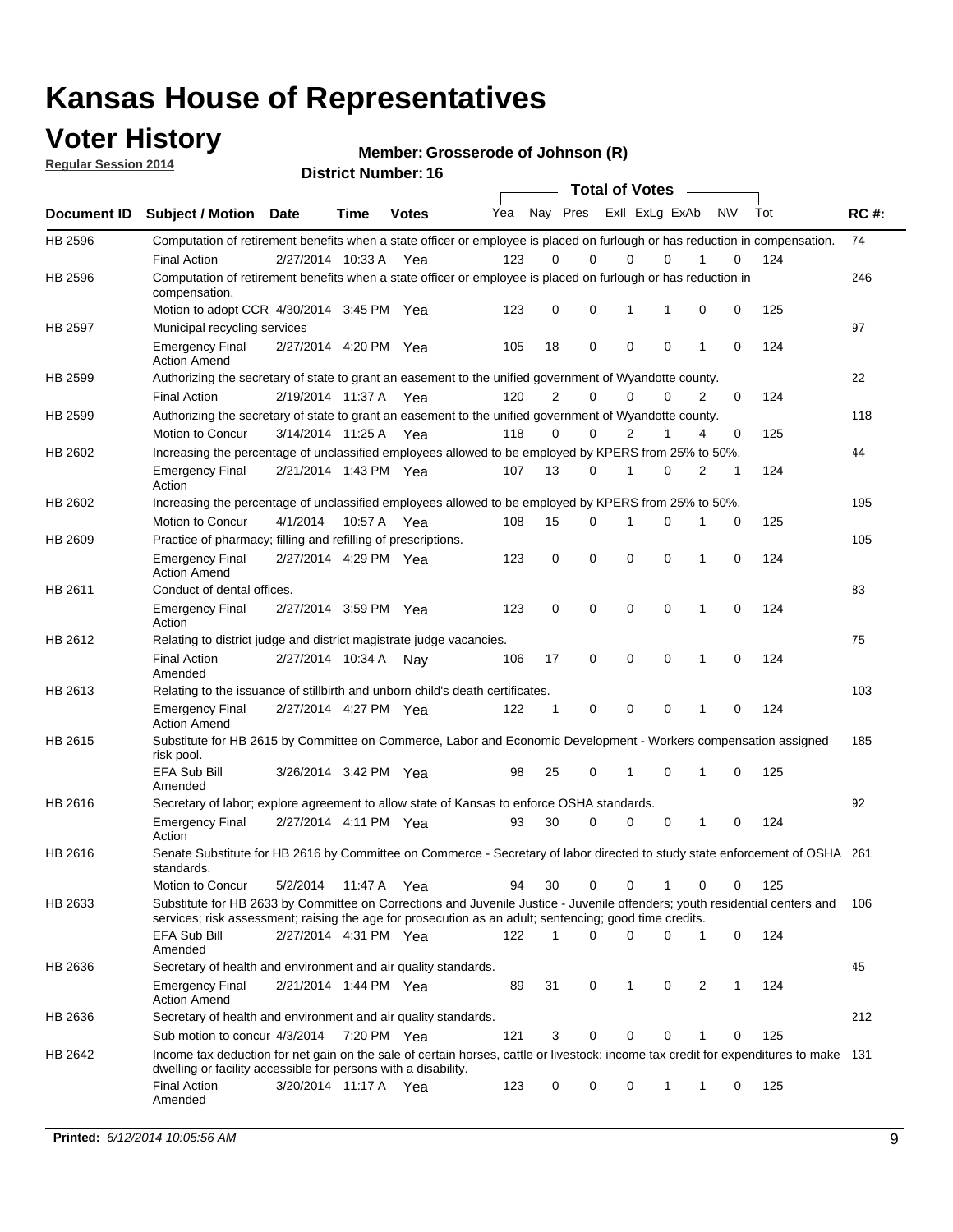| <b>Voter History</b><br><b>Regular Session 2014</b> |                                                                                                                                                                                                                                                                                                                                                                                                                                                               |                       |      | Member: Grosserode of Johnson (R) |     |     |                      |                       |                |                |             |     |             |
|-----------------------------------------------------|---------------------------------------------------------------------------------------------------------------------------------------------------------------------------------------------------------------------------------------------------------------------------------------------------------------------------------------------------------------------------------------------------------------------------------------------------------------|-----------------------|------|-----------------------------------|-----|-----|----------------------|-----------------------|----------------|----------------|-------------|-----|-------------|
|                                                     |                                                                                                                                                                                                                                                                                                                                                                                                                                                               |                       |      | <b>District Number: 16</b>        |     |     |                      | <b>Total of Votes</b> |                |                |             |     |             |
|                                                     |                                                                                                                                                                                                                                                                                                                                                                                                                                                               |                       |      |                                   | Yea |     | Nay Pres             |                       | Exll ExLg ExAb |                | <b>NV</b>   | Tot | <b>RC#:</b> |
| Document ID                                         | <b>Subject / Motion Date</b>                                                                                                                                                                                                                                                                                                                                                                                                                                  |                       | Time | <b>Votes</b>                      |     |     |                      |                       |                |                |             |     |             |
| HB 2643                                             | Property tax; classification of commercial and industrial machinery and equipment as personal property; reclassification of<br>property upon termination of IRB tax exemption; use of independent appraisers to appraiser certain                                                                                                                                                                                                                             |                       |      |                                   |     |     |                      |                       |                |                |             |     | 164         |
|                                                     | <b>Final Action</b><br>Amended                                                                                                                                                                                                                                                                                                                                                                                                                                | 3/26/2014 10:56 A Yea |      |                                   | 123 |     | $\Omega$<br>$\Omega$ | 1                     | 0              | 1              | 0           | 125 |             |
| HB 2643                                             | Property tax; classification of commercial and industrial machinery and equipment as personal property; reclassification of<br>property upon termination of IRB tax exemption; use of independent appraisers to appraiser certain complex property; motor<br>vehicles, members of military; mortgage registration tax phase out and replacement with fees; county clerk technology fund;<br>county treasurer technology fund.                                 |                       |      |                                   |     |     |                      |                       |                |                |             |     | 274         |
|                                                     | Motion to Concur                                                                                                                                                                                                                                                                                                                                                                                                                                              | 5/2/2014              |      | 5:12 PM Nay                       | 16  | 108 | 0                    | 0                     | 0              |                | 0           | 125 |             |
| HB 2643                                             | Property tax; classification of commercial and industrial machinery and equipment as personal property; reclassification of<br>property upon termination of IRB tax exemption; use of independent appraisers to appraiser certain complex property; motor<br>vehicles, members of military; mortgage registration tax phase out and replacement with fees; county clerk technology fund;<br>county treasurer technology fund.<br>Motion to adopt CCR 5/3/2014 |                       |      | 1:53 AM Yea                       | 70  | 53  | 0                    | 0                     | $\mathbf 0$    | 1              | 1           | 125 | 286         |
| HB 2648                                             | Property tax exemption for levees.                                                                                                                                                                                                                                                                                                                                                                                                                            |                       |      |                                   |     |     |                      |                       |                |                |             |     | 100         |
|                                                     | <b>Emergency Final</b><br><b>Action Amend</b>                                                                                                                                                                                                                                                                                                                                                                                                                 | 2/27/2014 4:23 PM     |      | Nay                               | 100 | 23  | 0                    | $\mathbf 0$           | $\mathbf 0$    | 1              | $\mathbf 0$ | 124 |             |
| HB 2651                                             | County law library.                                                                                                                                                                                                                                                                                                                                                                                                                                           |                       |      |                                   |     |     |                      |                       |                |                |             |     | 76          |
|                                                     | <b>Final Action</b><br>Amended                                                                                                                                                                                                                                                                                                                                                                                                                                | 2/27/2014 10:38 A     |      | Yea                               | 82  | 41  | $\mathbf 0$          | 0                     | $\mathbf 0$    | 1              | $\mathbf 0$ | 124 |             |
| HB 2655                                             | Allowing veterans with PTSD to seek mental health treatment upon certain convictions.                                                                                                                                                                                                                                                                                                                                                                         |                       |      |                                   |     |     |                      |                       |                |                |             |     | 77          |
|                                                     | <b>Final Action</b><br>Amended                                                                                                                                                                                                                                                                                                                                                                                                                                | 2/27/2014 10:40 A Yea |      |                                   | 123 |     | $\Omega$<br>$\Omega$ | $\mathbf 0$           | 0              | 1              | 0           | 124 |             |
| HB 2655                                             | Senate Substitute for HB 2655 by Committee on Judiciary - Allowing veterans with PTSD to seek mental health treatment<br>upon certain convictions; also amending the crimes of interference with law enforcement and giving a false alarm.                                                                                                                                                                                                                    |                       |      |                                   |     |     |                      |                       |                |                |             |     | 224         |
|                                                     | Motion to Concur                                                                                                                                                                                                                                                                                                                                                                                                                                              | 4/4/2014              |      | 5:42 PM Yea                       | 122 |     | $\Omega$<br>$\Omega$ | $\Omega$              | 1              | 2              | 0           | 125 |             |
| HB 2656                                             | Authorizing the state of Kansas to pay the death gratuity benefit to the designated survivor of a Kansas service member during 48<br>a federal government shutdown and providing for reimbursement to the state                                                                                                                                                                                                                                               |                       |      |                                   |     |     |                      |                       |                |                |             |     |             |
|                                                     | <b>Final Action</b>                                                                                                                                                                                                                                                                                                                                                                                                                                           | 2/26/2014 11:27 A Yea |      |                                   | 123 |     | $\Omega$<br>0        | 0                     | 0              |                | 0           | 124 |             |
| HB 2661                                             | Substitute for HB 2661 by Committee on Energy and Environment - Siting of electric transmission lines; notice and hearing<br>requirements.<br><b>EFA Sub Bill</b>                                                                                                                                                                                                                                                                                             |                       |      |                                   | 119 |     | 0<br>4               | 1                     | 0              | 1              | 0           | 125 | 181         |
| HB 2662                                             | Expungment of driving under the influence convictions.                                                                                                                                                                                                                                                                                                                                                                                                        | 3/26/2014 3:37 PM Yea |      |                                   |     |     |                      |                       |                |                |             |     | 116         |
|                                                     | <b>Final Action</b><br>Amended                                                                                                                                                                                                                                                                                                                                                                                                                                | 3/14/2014 11:22 A     |      | Yea                               | 87  | 31  | 0                    | 2                     | 1              | 4              | $\mathbf 0$ | 125 |             |
| HB 2668                                             | Health insurance for qualified professional associations.                                                                                                                                                                                                                                                                                                                                                                                                     |                       |      |                                   |     |     |                      |                       |                |                |             |     | 34          |
|                                                     | <b>Final Action</b><br>Amended                                                                                                                                                                                                                                                                                                                                                                                                                                | 2/21/2014 11:21 A Yea |      |                                   | 114 |     | 7<br>0               | 1                     | $\mathbf 0$    | $\overline{2}$ | 0           | 124 |             |
| HB 2668                                             | Predetermination of health insurance benefits                                                                                                                                                                                                                                                                                                                                                                                                                 |                       |      |                                   |     |     |                      |                       |                |                |             |     | 262         |
|                                                     | Motion to Concur                                                                                                                                                                                                                                                                                                                                                                                                                                              | 5/2/2014              |      | 12:05 P Yea                       | 97  | 27  | 0                    | 0                     |                | 0              | 0           | 125 |             |
| HB 2669                                             | State civil service board; transferred from the department of administration to the office of administrative hearings.                                                                                                                                                                                                                                                                                                                                        |                       |      |                                   |     |     |                      |                       |                |                |             |     | 87          |
|                                                     | <b>Emergency Final</b><br>Action                                                                                                                                                                                                                                                                                                                                                                                                                              | 2/27/2014 4:05 PM Yea |      |                                   | 110 | 13  | 0                    | 0                     | 0              | 1              | 0           | 124 |             |
| HB 2673                                             | Kansas healing arts act; physician assistant licensure act.                                                                                                                                                                                                                                                                                                                                                                                                   |                       |      |                                   |     |     |                      |                       |                |                |             |     | 91          |
|                                                     | <b>Emergency Final</b><br><b>Action Amend</b>                                                                                                                                                                                                                                                                                                                                                                                                                 | 2/27/2014 4:10 PM Nay |      |                                   | 105 | 18  | 0                    | 0                     | 0              | 1              | 0           | 124 |             |
| HB 2673                                             | Board of healing arts functions and duties, physician assistants licensure act and podiatry act.                                                                                                                                                                                                                                                                                                                                                              |                       |      |                                   |     |     |                      |                       |                |                |             |     | 270         |
|                                                     | Motion to adopt CCR 5/2/2014                                                                                                                                                                                                                                                                                                                                                                                                                                  |                       |      | 3:39 PM Yea                       | 111 | 11  | $\Omega$             | 0                     | 1              | 1              | 1           | 125 |             |
| HB 2675                                             | Relating to procurement negotiating committees; certified businesses.                                                                                                                                                                                                                                                                                                                                                                                         |                       |      |                                   |     |     |                      |                       |                |                |             |     | 165         |
|                                                     | <b>Final Action</b>                                                                                                                                                                                                                                                                                                                                                                                                                                           | 3/26/2014 10:57 A Yea |      |                                   | 123 |     | 0<br>0               | 1                     | 0              | 1              | 0           | 125 |             |

Amended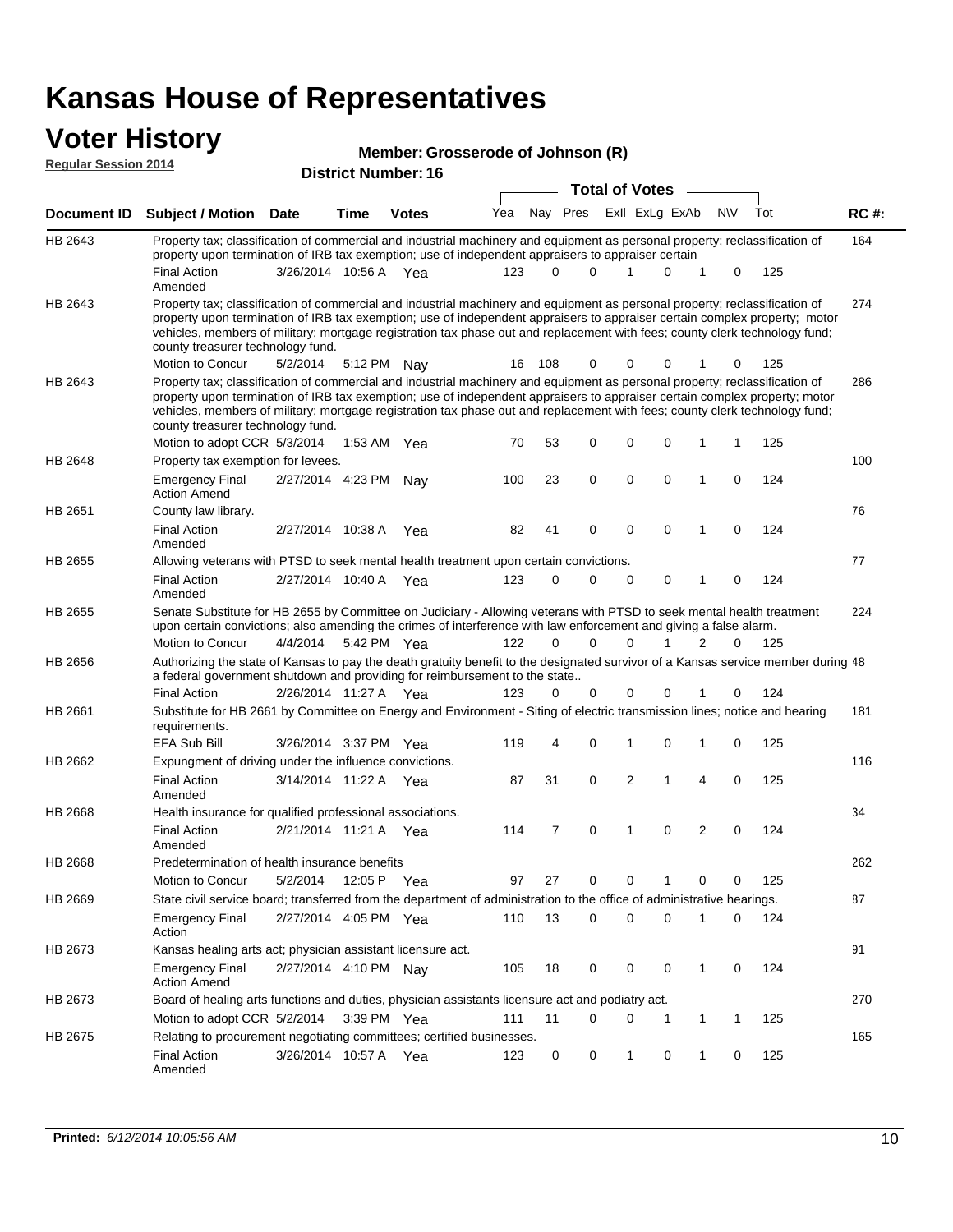#### **Voter History Regular Session 2014**

**Member: Grosserode of Johnson (R)** 

| nuyurur Uuddivii 4017 |                                                                                                                                                                                                                                                                                               |                       |                       | <b>District Number: 16</b> |     |              |             |                         |             |     |              |     |             |
|-----------------------|-----------------------------------------------------------------------------------------------------------------------------------------------------------------------------------------------------------------------------------------------------------------------------------------------|-----------------------|-----------------------|----------------------------|-----|--------------|-------------|-------------------------|-------------|-----|--------------|-----|-------------|
|                       |                                                                                                                                                                                                                                                                                               |                       |                       |                            |     |              |             | <b>Total of Votes</b>   |             |     |              |     |             |
| <b>Document ID</b>    | <b>Subject / Motion Date</b>                                                                                                                                                                                                                                                                  |                       | <b>Time</b>           | <b>Votes</b>               | Yea |              |             | Nay Pres Exll ExLg ExAb |             | N\V |              | Tot | <b>RC#:</b> |
| HB 2681               | Substitute for HB2681 by Committee on Veterans, Military, and Homeland Security--Abolishing the Kansas commission on<br>veterans affairs; creating the Kansas commission on veterans affairs office within the executive branch of government.<br>Final Action Sub Bill 3/20/2014 11:18 A Yea |                       |                       |                            | 123 | 0            | $\Omega$    | $\Omega$                | 1           | 1   | 0            | 125 | 132         |
| HB 2681               | Substitute for HB2681 by Committee on Veterans, Military, and Homeland Security - Abolishing the Kansas commission on<br>veterans affairs; creating the Kansas commission on veterans affairs office within the executive branch of government.                                               |                       |                       |                            |     |              |             |                         |             |     |              |     | 219         |
|                       | Motion to Concur                                                                                                                                                                                                                                                                              | 4/4/2014              | 11:41 A               | Yea                        | 122 | 0            | $\Omega$    | 1                       | 1           | 1   | $\Omega$     | 125 |             |
| HB 2684               | Allocating moneys from driver's license fees to the judicial branch nonjudicial salary adjustment fund.                                                                                                                                                                                       |                       |                       |                            |     |              |             |                         |             |     |              |     | 78          |
|                       | <b>Final Action</b>                                                                                                                                                                                                                                                                           |                       | 2/27/2014 10:41 A Yea |                            | 93  | 30           | $\Omega$    | 0                       | 0           | 1   | $\mathbf 0$  | 124 |             |
| <b>HB 2687</b>        | Unclaimed property act and hearings.                                                                                                                                                                                                                                                          |                       |                       |                            |     |              |             |                         |             |     |              |     | 59          |
|                       | <b>Final Action</b>                                                                                                                                                                                                                                                                           |                       | 2/26/2014 11:44 A     | Yea                        | 119 | 4            | $\mathbf 0$ | 0                       | $\mathbf 0$ | 1   | 0            | 124 |             |
| HB 2687               | Unclaimed property act and hearings.<br>Motion to Concur                                                                                                                                                                                                                                      | 5/1/2014              |                       | 1:56 PM Yea                | 125 | 0            | 0           | 0                       | 0           | 0   | 0            | 125 | 251         |
| HB 2689               | Amending which convictions are counted for driving while license canceled, suspended or revoked.                                                                                                                                                                                              |                       |                       |                            |     |              |             |                         |             |     |              |     | 231         |
|                       | <b>Final Action</b><br>Amended                                                                                                                                                                                                                                                                | 4/5/2014              | 10:23 A               | Yea                        | 121 | 0            | $\Omega$    | 0                       | 0           | 4   | 0            | 125 |             |
| HB 2693               | Providing for testing by community colleges for commercial driver's licenses and allowing temporary commercial driver's<br>license holders the ability to drive class A commercial vehicles.                                                                                                  |                       |                       |                            |     |              |             |                         |             |     |              |     | 104         |
|                       | <b>Emergency Final</b><br><b>Action Amend</b>                                                                                                                                                                                                                                                 | 2/27/2014 4:28 PM Yea |                       |                            | 123 | 0            | 0           | 0                       | 0           | 1   | $\mathbf 0$  | 124 |             |
| HB 2693               | Senate Substitute for HB 2693 by Committee on Transportation - Providing for testing by community colleges for commercial<br>driver's licenses; entities serving as driver's licenses examiners.                                                                                              |                       |                       |                            |     |              |             |                         |             |     |              |     | 255         |
|                       | Motion to adopt CCR 5/1/2014                                                                                                                                                                                                                                                                  |                       |                       | 4:42 PM Yea                | 125 | 0            | $\Omega$    | 0                       | 0           | 0   | $\mathbf 0$  | 125 |             |
| HB 2715               | Farm machinery and equipment annual highway permits, commercial drivers' license.<br><b>Emergency Final</b><br><b>Action Amend</b>                                                                                                                                                            |                       | 2/27/2014 4:21 PM Yea |                            | 123 | 0            | 0           | 0                       | 0           | 1   | $\mathbf 0$  | 124 | 98          |
| HB 2717               | Registration of operators of assisted living, residential health care, home plus or adult day care facilities.                                                                                                                                                                                |                       |                       |                            |     |              |             |                         |             |     |              |     | 175         |
|                       | <b>Emergency Final</b><br><b>Action Amend</b>                                                                                                                                                                                                                                                 |                       | 3/26/2014 3:29 PM Yea |                            | 114 | 9            | $\Omega$    | 1                       | 0           | 1   | 0            | 125 |             |
| HB 2721               | Substitute for Substitute for HB 2721 by Committee on Commerce, Labor and Economic Development †Enacting the<br>business entity standard treatment act.                                                                                                                                       |                       |                       |                            |     |              |             |                         |             |     |              |     | 117         |
|                       | Final Action Sub Bill 3/14/2014 11:23 A Yea                                                                                                                                                                                                                                                   |                       |                       |                            | 118 | 0            | $\Omega$    | 2                       |             |     | 0            | 125 |             |
| HB 2721               | Substitute for Substitute for HB 2721 by Committee on Commerce, Labor and Economic Development - Enacting the business 273<br>entity standard treatment act.                                                                                                                                  |                       |                       |                            |     |              |             |                         |             |     |              |     |             |
|                       | Motion to Concur                                                                                                                                                                                                                                                                              | 5/2/2014              |                       | 3:59 PM Yea                | 122 | 0            | 0           | 0                       | 1           | 1   | 1            | 125 |             |
| HB 2724               | Uniform commercial driver's license act; definition of tank vehicle.<br><b>Emergency Final</b><br>Action                                                                                                                                                                                      | 2/27/2014 4:22 PM Yea |                       |                            | 122 | $\mathbf{1}$ | 0           | 0                       | 0           | 1   | $\mathbf 0$  | 124 | 99          |
| HB 2727               | Expiration of license plates and placards for individuals with disability.                                                                                                                                                                                                                    |                       |                       |                            |     |              |             |                         |             |     |              |     | 88          |
|                       | <b>Emergency Final</b><br>Action                                                                                                                                                                                                                                                              |                       | 2/27/2014 4:06 PM Yea |                            | 123 | 0            | 0           | 0                       | 0           | 1   | 0            | 124 |             |
| HB 2728               | Permits for the operation of salvage vehicles no longer required to be prepared in triplicate.                                                                                                                                                                                                |                       |                       |                            |     |              |             |                         |             |     |              |     | 89          |
|                       | <b>Emergency Final</b><br>Action                                                                                                                                                                                                                                                              |                       | 2/27/2014 4:07 PM Yea |                            | 122 | 1            | 0           | 0                       | 0           | 1   | 0            | 124 |             |
| HB 2728               | Permits for the operation of salvage vehicles no longer required to be prepared in triplicate.                                                                                                                                                                                                |                       |                       |                            |     |              |             |                         |             |     |              |     | 192         |
|                       | <b>Motion to Concur</b>                                                                                                                                                                                                                                                                       |                       | 3/31/2014 11:43 A Yea |                            | 122 | 0            | 0           | 1                       | 0           | 2   | 0            | 125 |             |
| HB 2732               | Sales tax authority for Rooks county for constructing or remodeling a jail facility.                                                                                                                                                                                                          |                       |                       |                            |     |              |             |                         |             |     |              |     | 232         |
|                       | <b>Final Action</b>                                                                                                                                                                                                                                                                           | 4/5/2014              |                       | 10:24 A Yea                | 121 | 0            | 0           | 0                       | 0           | 4   | 0            | 125 |             |
| HB 2744               | Insurance; coverage for autism spectrum disorder.                                                                                                                                                                                                                                             |                       |                       |                            |     |              |             |                         |             |     |              |     | 137         |
|                       | <b>Final Action</b><br>Amended                                                                                                                                                                                                                                                                |                       | 3/21/2014 10:14 A Yea |                            | 114 | 3            | 0           | 0                       | 1           | 6   | $\mathbf{1}$ | 125 |             |
| HB 2745               | Tax lien on property voluntarily transferred.                                                                                                                                                                                                                                                 |                       |                       |                            |     |              |             |                         |             |     |              |     | 166         |
|                       | <b>Final Action</b>                                                                                                                                                                                                                                                                           |                       | 3/26/2014 10:58 A     | Yea                        | 123 | 0            | 0           | 1                       | 0           | 1   | 0            | 125 |             |
|                       | Printed: 6/12/2014 10:05:56 AM                                                                                                                                                                                                                                                                |                       |                       |                            |     |              |             |                         |             |     |              |     |             |
|                       |                                                                                                                                                                                                                                                                                               |                       |                       |                            |     |              |             |                         |             |     |              |     | 11          |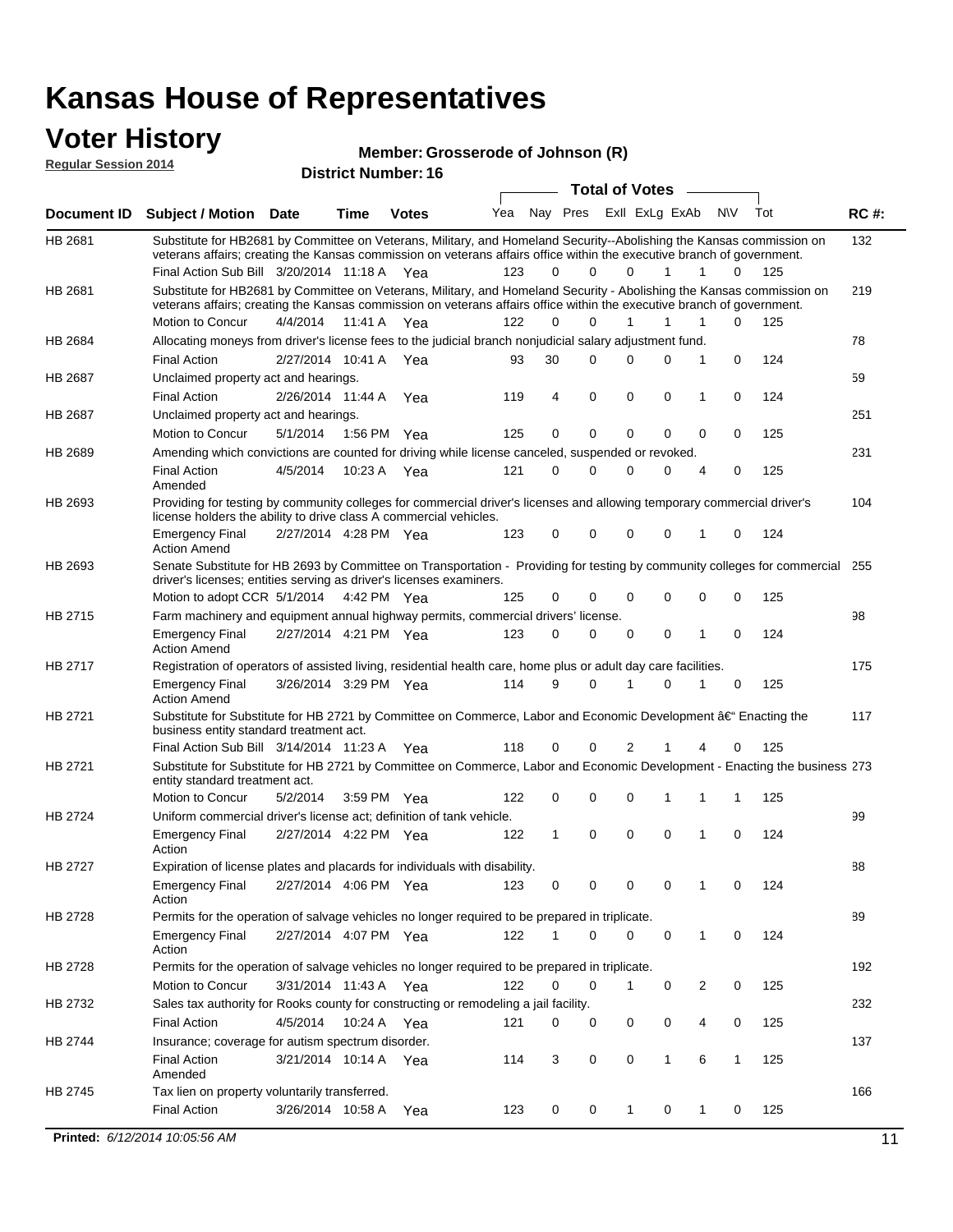## **Voter History**

**Regular Session 2014**

#### **Member: Grosserode of Johnson (R)**

|                    |                                                                                                                                                                                                                                      |                       |             |              |     | <b>Total of Votes</b> |          |  |          |                |                |          |     |             |
|--------------------|--------------------------------------------------------------------------------------------------------------------------------------------------------------------------------------------------------------------------------------|-----------------------|-------------|--------------|-----|-----------------------|----------|--|----------|----------------|----------------|----------|-----|-------------|
| <b>Document ID</b> | <b>Subject / Motion Date</b>                                                                                                                                                                                                         |                       | Time        | <b>Votes</b> | Yea | Nay Pres              |          |  |          | Exll ExLg ExAb | N\V            | Tot      |     | <b>RC#:</b> |
| HB 2755            | Repealing the sunset on the Kansas taxpayer transparency act.                                                                                                                                                                        |                       |             |              |     |                       |          |  |          |                |                |          |     | 140         |
|                    | <b>Final Action</b>                                                                                                                                                                                                                  | 3/24/2014 10:13 A     |             | Yea          | 122 | 0                     | 0        |  | 0        | 0              | 3              | 0        | 125 |             |
| HB 2767            | State child death review board.                                                                                                                                                                                                      |                       |             |              |     |                       |          |  |          |                |                |          |     | 167         |
|                    | <b>Final Action</b><br>Amended                                                                                                                                                                                                       | 3/26/2014 10:59 A     |             | Yea          | 123 | 0                     | 0        |  | 1        | $\mathbf 0$    | 1              | 0        | 125 |             |
| <b>HCR 5029</b>    | Urging the Kansas bureau of investigation to establish a blue alert system for the state of Kansas.                                                                                                                                  |                       |             |              |     |                       |          |  |          |                |                |          |     | 95          |
|                    | <b>Emergency Final</b><br><b>Action Amend</b>                                                                                                                                                                                        | 2/27/2014 4:15 PM Yea |             |              | 121 | 2                     | 0        |  | 0        | 0              | 1              | 0        | 124 |             |
| <b>HCR 5031</b>    | Urging Congress to provide for the prompt payment of disability compensation to U.S. Veterans.                                                                                                                                       |                       |             |              |     |                       |          |  |          |                |                |          |     | 125         |
|                    | <b>Final Action</b>                                                                                                                                                                                                                  | 3/19/2014 11:21 A Yea |             |              | 122 | $\Omega$              | 0        |  | 0        | 1              | 2              | 0        | 125 |             |
| HR 6049            | Resolution encouraging the creation of a Kansas plan for comprehensive treatment of chronic obstruction pulmonary<br>disease.                                                                                                        |                       |             |              |     |                       |          |  |          |                |                |          |     | 109         |
|                    | <b>Emergency Final</b><br><b>Action Amend</b>                                                                                                                                                                                        | 3/6/2014              | 11:24 A     | Yea          | 120 | 0                     | 0        |  | 2        | 1              | $\overline{2}$ | 0        | 125 |             |
| HR 6063            | Urging the President to extend the qualifications for the Women's Army Corps Service Medal.                                                                                                                                          |                       |             |              |     |                       |          |  |          |                |                |          |     | 143         |
|                    | <b>Final Action</b>                                                                                                                                                                                                                  | 3/25/2014 10:11 A Yea |             |              | 123 | $\Omega$              | $\Omega$ |  | 1        | $\Omega$       | 1              | 0        | 125 |             |
| SB 40              | House Substitute for SB 40 by Committee on Corrections and Juvenile Justice †Secretary of corrections; including juvenile<br>offenders in the prison made goods act; authorizing use of correctional industries funds for payment of |                       |             |              |     |                       |          |  |          |                |                |          |     | 123         |
|                    | Final Action Sub Bill 3/17/2014 11:23 A Yea                                                                                                                                                                                          |                       |             |              | 123 | 0                     | 0        |  | $\Omega$ | $\Omega$       | 2              | 0        | 125 |             |
| SB 54              | Medical assistance recovery program; rules and regulations.                                                                                                                                                                          |                       |             |              |     |                       |          |  |          |                |                |          |     | 174         |
|                    | <b>Emergency Final</b><br><b>Action Amend</b>                                                                                                                                                                                        | 3/26/2014 3:28 PM Nay |             |              | 95  | 28                    | 0        |  | 1        | $\mathbf 0$    | 1              | 0        | 125 |             |
| <b>SB 54</b>       | Amendments to statutes regulating abortions.                                                                                                                                                                                         |                       |             |              |     |                       |          |  |          |                |                |          |     | 214         |
|                    | Motion to Adopt CCR 4/4/2014                                                                                                                                                                                                         |                       |             | 9:59 AM Yea  | 112 | 11                    | 0        |  | 1        | $\mathbf 0$    | 1              | 0        | 125 |             |
| SB 63              | State use law; purchases by municipalities; committee sunset date and chairperson selection.                                                                                                                                         |                       |             |              |     |                       |          |  |          |                |                |          | 280 |             |
|                    | Motion to adopt CCR 5/2/2014                                                                                                                                                                                                         |                       |             | 8:52 PM Yea  | 124 | 0                     | 0        |  | 0        | $\mathbf 0$    | 1              | 0        | 125 |             |
| <b>SB 99</b>       | Lobbyists defined.                                                                                                                                                                                                                   |                       |             |              |     |                       |          |  |          |                |                |          |     | 184         |
|                    | <b>Emergency Final</b><br>Action                                                                                                                                                                                                     | 3/26/2014 3:41 PM Yea |             |              | 117 | 6                     | 0        |  | 1        | $\mathbf 0$    | 1              | 0        | 125 |             |
| SB 147             | House Substitute for SB 147 by Committee on Agriculture and Natural Resources †Amending the powers and duties of the 133<br>Kansas department of agriculture division of conservation and the state conservation commission.         |                       |             |              |     |                       |          |  |          |                |                |          |     |             |
|                    | Final Action Sub Bill 3/20/2014 11:19 A Yea<br>Amended                                                                                                                                                                               |                       |             |              | 123 | 0                     | 0        |  | 0        | 1              | 1              | 0        | 125 |             |
| <b>SB 218</b>      | House Substitute for SB 218 by Committee on Appropriations-Education; relating to the financing and instruction thereof;                                                                                                             |                       |             |              |     |                       |          |  |          |                |                |          |     | 226         |
|                    | making and concerning appropriations for the fiscal years ending June 30, 2014, and June 30, 2015, for certain agencies.                                                                                                             |                       |             |              |     |                       |          |  |          |                |                |          |     |             |
|                    | Final Action Sub Bill 4/4/2014<br>Amended                                                                                                                                                                                            |                       | 6:17 PM Nay |              | 91  | 31                    | $\Omega$ |  | 0        | 1              | $\overline{2}$ | $\Omega$ | 125 |             |
| <b>SB 218</b>      | House Substitute for SB 218 by Committee on Appropriations-Education; relating to the financing and instruction thereof;                                                                                                             |                       |             |              |     |                       |          |  |          |                |                |          |     | 237         |
|                    | making and concerning appropriations for the fiscal years ending June 30, 2014, and June 30, 2015, for certain agencies.                                                                                                             |                       |             |              |     |                       |          |  |          |                |                |          |     |             |
|                    | Sub Motion to Adopt 4/6/2014 12:51 A Yea<br><b>CCR</b>                                                                                                                                                                               |                       |             |              | 55  | 67                    | 0        |  | 0        | 0              | 3              | 0        | 125 |             |
| SB 231             | House Substitute for SB 231 †Concerning valuation and appeals; renaming the state court of tax appeals; timing of<br>decisions.                                                                                                      |                       |             |              |     |                       |          |  |          |                |                |          |     | 134         |
|                    | Final Action Sub Bill 3/20/2014 11:21 A Yea<br>Amended                                                                                                                                                                               |                       |             |              | 123 | 0                     | 0        |  | 0        | $\mathbf{1}$   | 1              | 0        | 125 |             |
| SB 231             | House Substitute for SB 231 - Concerning valuation and appeals; renaming the state court of tax appeals; timing of<br>decisions                                                                                                      |                       |             |              |     |                       |          |  |          |                |                |          |     | 281         |
|                    | Motion to Adopt CCR 5/2/2014 8:56 PM Yea                                                                                                                                                                                             |                       |             |              | 124 | 0                     | 0        |  | 0        | $\mathbf 0$    | 1              | 0        | 125 |             |
| SB 245             | House Substitute for SB 245 by Committee on Appropriations - Appropriations for FY 2014, FY 2015, and FY 2016 for the<br>department of corrections; capital improvement projects.                                                    |                       |             |              |     |                       |          |  |          |                |                |          |     | 13          |
|                    | Final Action Sub Bill 2/13/2014 11:34 A Yea<br>Amended                                                                                                                                                                               |                       |             |              | 79  | 41                    | 0        |  | 3        | 0              | 1              | 0        | 124 |             |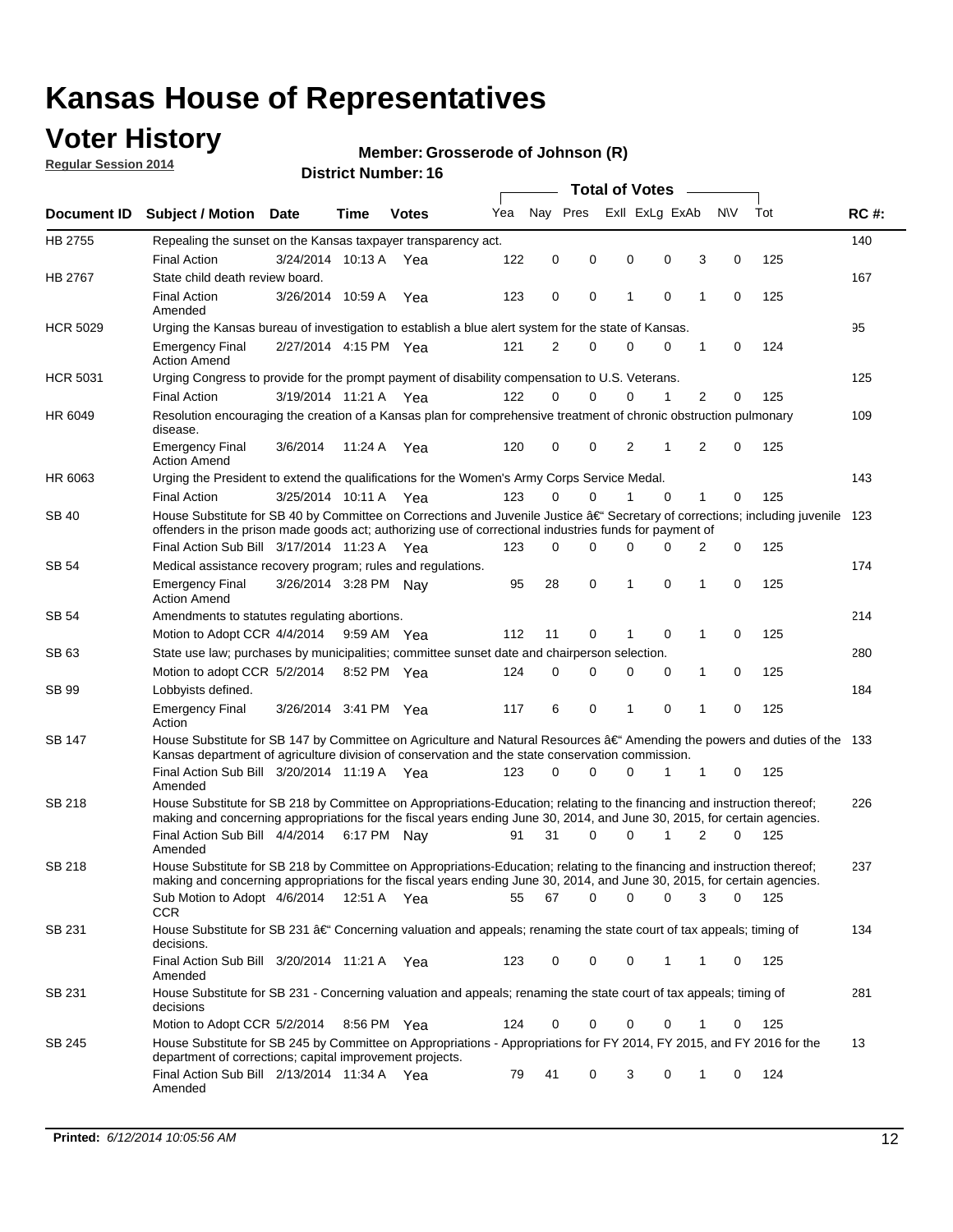## **Voter History**

#### **Member: Grosserode of Johnson (R)**

**Regular Session 2014**

|               |                                                                                                                                                                                                                                                                                                                                                                                                                                                                                                                                                                                                                                                                                                                                                                               |                       |      |                       |     |          |          | <b>Total of Votes</b> |  |              |                |             |     |             |
|---------------|-------------------------------------------------------------------------------------------------------------------------------------------------------------------------------------------------------------------------------------------------------------------------------------------------------------------------------------------------------------------------------------------------------------------------------------------------------------------------------------------------------------------------------------------------------------------------------------------------------------------------------------------------------------------------------------------------------------------------------------------------------------------------------|-----------------------|------|-----------------------|-----|----------|----------|-----------------------|--|--------------|----------------|-------------|-----|-------------|
|               | Document ID Subject / Motion Date                                                                                                                                                                                                                                                                                                                                                                                                                                                                                                                                                                                                                                                                                                                                             |                       | Time | <b>Votes</b>          | Yea | Nay Pres |          | Exll ExLg ExAb        |  |              |                | <b>NV</b>   | Tot | <b>RC#:</b> |
| <b>SB 245</b> | House Substitute for SB 245 by Committee on Appropriations - Education funding; relating to mineral production; creating the<br>mineral production education fund, crediting 20% of remainder from oil and gas tax into such fund, moneys expended on<br>education; abolishing the oil and gas valuation depletion trust fund; allowing the counties to retain funds already in such<br>county's oil and gas valuation depletion trust fund; concerning school financing sources; proceeds from the tax levied by a<br>school district under authority of K.S.A. 2013 Supp. 72-6431, remitted to the state treasury to the credit of the state school<br>district finance fund not to the district's general fund; making and concerning appropriations for fiscal year 2017. |                       |      |                       |     |          |          |                       |  |              |                |             |     | 258         |
|               | Motion to adopt CCR 5/1/2014 5:06 PM Yea                                                                                                                                                                                                                                                                                                                                                                                                                                                                                                                                                                                                                                                                                                                                      |                       |      |                       | 88  | 37       | $\Omega$ | 0                     |  | 0            | 0              | 0           | 125 |             |
| <b>SB 248</b> | Victim notification prior to release of certain inmates.                                                                                                                                                                                                                                                                                                                                                                                                                                                                                                                                                                                                                                                                                                                      |                       |      |                       |     |          |          |                       |  |              |                |             |     | 119         |
|               | <b>Final Action</b>                                                                                                                                                                                                                                                                                                                                                                                                                                                                                                                                                                                                                                                                                                                                                           | 3/17/2014 11:18 A Yea |      |                       | 122 | 0        | 0        | 0                     |  | 0            | 2              | 1           | 125 |             |
| SB 254        | Medical assistance recovery program; rules and regulations.                                                                                                                                                                                                                                                                                                                                                                                                                                                                                                                                                                                                                                                                                                                   |                       |      |                       |     |          |          |                       |  |              |                |             |     | 179         |
|               | <b>Emergency Final</b><br>Action                                                                                                                                                                                                                                                                                                                                                                                                                                                                                                                                                                                                                                                                                                                                              | 3/26/2014 3:34 PM Yea |      |                       | 123 | 0        | 0        | $\mathbf{1}$          |  | 0            | 1              | 0           | 125 |             |
| SB 256        | Attorney general; costs in criminal appeals.                                                                                                                                                                                                                                                                                                                                                                                                                                                                                                                                                                                                                                                                                                                                  |                       |      |                       |     |          |          |                       |  |              |                |             |     | 147         |
|               | <b>Final Action</b><br>Amended                                                                                                                                                                                                                                                                                                                                                                                                                                                                                                                                                                                                                                                                                                                                                | 3/25/2014 10:16 A     |      | Yea                   | 119 | 4        | 0        | 1                     |  | 0            | 1              | 0           | 125 |             |
| SB 256        | Amending the crime of mistreatment of a dependent adult; creating the crime of mistreatment of an elder person; amending<br>the crime of unlawful sexual relations; amending provisions relating to appearance bonds and surety regulation; amending<br>violations of the Kansas racketeer influenced and corrupt organization act; also concerning the attorney general, costs in<br>criminal appeals.                                                                                                                                                                                                                                                                                                                                                                       |                       |      |                       |     |          |          |                       |  |              |                |             |     | 236         |
|               | Motion to Adopt CCR 4/5/2014                                                                                                                                                                                                                                                                                                                                                                                                                                                                                                                                                                                                                                                                                                                                                  |                       |      | 6:52 PM Yea           | 118 | 4        | 0        | 0                     |  | 0            | 3              | 0           | 125 |             |
| SB 258        | Amending the juvenile statute of limitations to match adult time limitations for sex crimes.                                                                                                                                                                                                                                                                                                                                                                                                                                                                                                                                                                                                                                                                                  |                       |      |                       |     |          |          |                       |  |              |                |             |     | 135         |
|               | <b>Final Action</b><br>Amended                                                                                                                                                                                                                                                                                                                                                                                                                                                                                                                                                                                                                                                                                                                                                | 3/20/2014 11:21 A Yea |      |                       | 123 | 0        | 0        | 0                     |  | $\mathbf{1}$ | 1              | 0           | 125 |             |
| SB 258        | Relating to issuance of certificates of birth resulting in stillbirth.                                                                                                                                                                                                                                                                                                                                                                                                                                                                                                                                                                                                                                                                                                        |                       |      |                       |     |          |          |                       |  |              |                |             |     | 259         |
|               | Motion to Adopt CCR 5/1/2014                                                                                                                                                                                                                                                                                                                                                                                                                                                                                                                                                                                                                                                                                                                                                  |                       |      | 5:12 PM Yea           | 121 | 4        | 0        | 0                     |  | $\mathbf 0$  | 0              | 0           | 125 |             |
| SB 263        | Establishing the military funeral honors fund under the adjutant general's office.                                                                                                                                                                                                                                                                                                                                                                                                                                                                                                                                                                                                                                                                                            |                       |      |                       |     |          |          |                       |  |              |                |             |     | 148         |
|               | <b>Final Action</b><br>Amended                                                                                                                                                                                                                                                                                                                                                                                                                                                                                                                                                                                                                                                                                                                                                | 3/25/2014 10:17 A Yea |      |                       | 123 | 0        | 0        | 1                     |  | 0            | 1              | 0           | 125 |             |
| SB 263        | Veterans and military matters; military honors fund; death gratuity; disabled veterans preference, state jobs and contracts;<br>schools on military reservations, funding.                                                                                                                                                                                                                                                                                                                                                                                                                                                                                                                                                                                                    |                       |      |                       |     |          |          |                       |  |              |                |             |     | 256         |
|               | Motion to adopt CCR 5/1/2014                                                                                                                                                                                                                                                                                                                                                                                                                                                                                                                                                                                                                                                                                                                                                  |                       |      | 4:47 PM Yea           | 124 | 0        | 0        | 0                     |  | $\mathbf 0$  | 0              | 1           | 125 |             |
| SB 265        | Income definition for Homestead Refund eligibility.                                                                                                                                                                                                                                                                                                                                                                                                                                                                                                                                                                                                                                                                                                                           |                       |      |                       |     |          |          |                       |  |              |                |             |     | 113         |
|               | <b>Final Action</b><br>Amended                                                                                                                                                                                                                                                                                                                                                                                                                                                                                                                                                                                                                                                                                                                                                | 3/13/2014 11:23 A Yea |      |                       | 121 | 0        | 0        | 1                     |  | 1            | $\overline{2}$ | $\mathbf 0$ | 125 |             |
| SB 265        | Definition of income for homestead refund and SAFESR eligibility; income tax credits for adoption expenses and expenses to<br>make dwelling or facility accessible to persons with a disability; income tax deductions, self-employment taxes, expenses<br>related to organ donations, net gain on the sale of certain livestock; withholding, non-resident pass-through entity income;<br>Kansas taxpayer transparency act, sunset; sales tax exemptions.                                                                                                                                                                                                                                                                                                                    |                       |      |                       |     |          |          |                       |  |              |                |             |     | 227         |
|               | Motion to Adopt CCR 4/4/2014 6:29 PM Yea                                                                                                                                                                                                                                                                                                                                                                                                                                                                                                                                                                                                                                                                                                                                      |                       |      |                       | 122 | 0        | 0        | 0                     |  | 1            | 2              | 0           | 125 |             |
| SB 266        | Mineral severance tax return file date.                                                                                                                                                                                                                                                                                                                                                                                                                                                                                                                                                                                                                                                                                                                                       |                       |      |                       |     |          |          |                       |  |              |                |             |     | 114         |
|               | <b>Final Action</b><br>Amended                                                                                                                                                                                                                                                                                                                                                                                                                                                                                                                                                                                                                                                                                                                                                | 3/13/2014 11:24 A Yea |      |                       | 121 | 0        | 0        | 1                     |  | 1            | 2              | 0           | 125 |             |
| SB 266        | Severance tax return and payment dates; sales tax authority for Rooks county; property tax exemptions for certain donations<br>of land to the state and for amateur-built aircraft; sales tax exemptions for surface mining equipment and certain charitable<br>organizations.                                                                                                                                                                                                                                                                                                                                                                                                                                                                                                |                       |      |                       |     |          |          |                       |  |              |                |             |     | 266         |
|               | Motion to Adopt CCR 5/2/2014                                                                                                                                                                                                                                                                                                                                                                                                                                                                                                                                                                                                                                                                                                                                                  |                       |      | $3:19 \text{ PM}$ Yea | 122 | 1        | 0        | 0                     |  | 1            | 1              | 0           | 125 |             |
| SB 267        | Insurance; excluding real estate from acceptable security deposits with the commissioner and requiring original handwritten<br>signatures on deposit forms.                                                                                                                                                                                                                                                                                                                                                                                                                                                                                                                                                                                                                   |                       |      |                       |     |          |          |                       |  |              |                |             |     | 144         |
|               | <b>Final Action</b>                                                                                                                                                                                                                                                                                                                                                                                                                                                                                                                                                                                                                                                                                                                                                           | 3/25/2014 10:12 A Yea |      |                       | 123 | 0        | 0        | 1                     |  | 0            | 1              | 0           | 125 |             |
| SB 268        | Insurance; Risk-based capital requirements.                                                                                                                                                                                                                                                                                                                                                                                                                                                                                                                                                                                                                                                                                                                                   |                       |      |                       |     |          |          |                       |  |              |                |             |     | 145         |
|               | <b>Final Action</b>                                                                                                                                                                                                                                                                                                                                                                                                                                                                                                                                                                                                                                                                                                                                                           | 3/25/2014 10:13 A Yea |      |                       | 123 | 0        | 0        | $\mathbf{1}$          |  | 0            | 1              | 0           | 125 |             |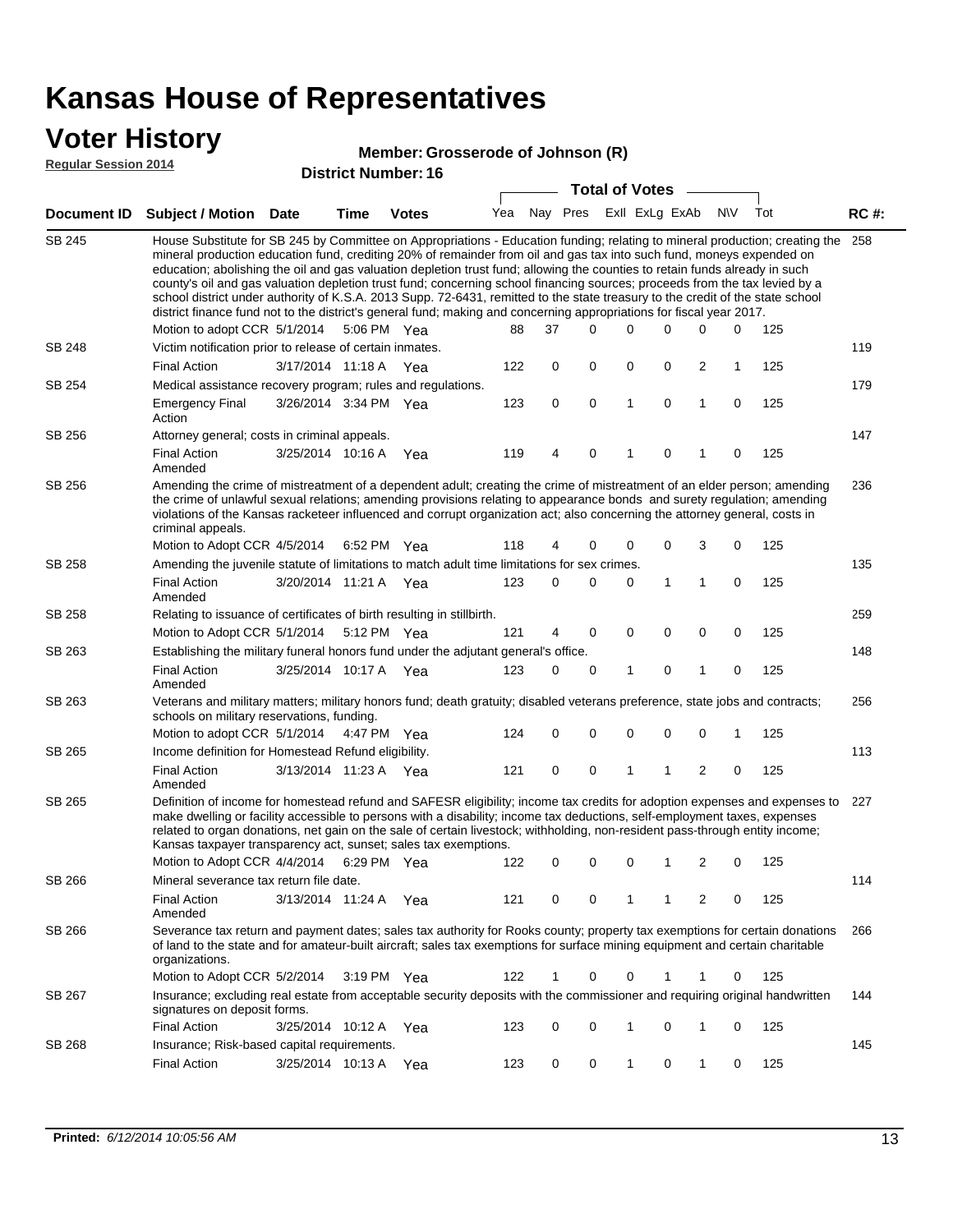## **Voter History**

**Regular Session 2014**

#### **Member: Grosserode of Johnson (R)**

|               |                                                                                                                                                                                    |                       |      |              |     | <b>Total of Votes</b> |   |  |              |                |                |             |     |             |
|---------------|------------------------------------------------------------------------------------------------------------------------------------------------------------------------------------|-----------------------|------|--------------|-----|-----------------------|---|--|--------------|----------------|----------------|-------------|-----|-------------|
| Document ID   | <b>Subject / Motion Date</b>                                                                                                                                                       |                       | Time | <b>Votes</b> | Yea | Nay Pres              |   |  |              | Exll ExLg ExAb |                | <b>NV</b>   | Tot | <b>RC#:</b> |
| SB 271        | Amending the Kansas medicaid fraud control act.                                                                                                                                    |                       |      |              |     |                       |   |  |              |                |                |             |     | 176         |
|               | <b>Emergency Final</b><br><b>Action Amend</b>                                                                                                                                      | 3/26/2014 3:30 PM Yea |      |              | 123 | 0                     | 0 |  | 1            | 0              | 1              | 0           | 125 |             |
| SB 271        | Amending the Kansas medicaid fraud control act.                                                                                                                                    |                       |      |              |     |                       |   |  |              |                |                |             |     | 228         |
|               | Motion to Adopt CCR 4/4/2014 6:33 PM Yea                                                                                                                                           |                       |      |              | 122 | 0                     | 0 |  | 0            | 1              | 2              | 0           | 125 |             |
| SB 272        | Eliminating the 3% limit on controlled shooting area acreage in a county.                                                                                                          |                       |      |              |     |                       |   |  |              |                |                |             |     | 149         |
|               | <b>Final Action</b>                                                                                                                                                                | 3/25/2014 10:19 A Yea |      |              | 123 | 0                     | 0 |  | 1            | 0              | 1              | 0           | 125 |             |
| SB 273        | House Substitute for SB 273 by Committee on Transportation †Commercial vehicles; regulation and registration thereof.                                                              |                       |      |              |     |                       |   |  |              |                |                |             |     | 168         |
|               | Final Action Sub Bill 3/26/2014 11:00 A Yea<br>Amended                                                                                                                             |                       |      |              | 122 | 1                     | 0 |  | 1            | 0              | 1              | 0           | 125 |             |
| SB 273        | Regulation of commercial motor vehicles; exemption from rules and regulations of the Kansas corporation commission.                                                                |                       |      |              |     |                       |   |  |              |                |                |             |     | 265         |
|               | Motion to Adopt CCR 5/2/2014 3:10 PM Yea                                                                                                                                           |                       |      |              | 101 | 22                    | 0 |  | 0            | 1              | 1              | 0           | 125 |             |
| SB 274        | Political action committees, legislative leadership.                                                                                                                               |                       |      |              |     |                       |   |  |              |                |                |             |     | 169         |
|               | <b>Final Action</b><br>Amended                                                                                                                                                     | 3/26/2014 11:01 A Yea |      |              | 108 | 15                    | 0 |  | -1           | 0              | 1              | 0           | 125 |             |
| SB 278        | Establishing the state board of veterinary examiners within the animal health division of the Kansas department of agriculture<br>for a two-year period.                           |                       |      |              |     |                       |   |  |              |                |                |             |     | 127         |
|               | <b>Final Action</b>                                                                                                                                                                | 3/19/2014 11:24 A     |      | Yea          | 122 | 0                     | 0 |  | 0            | 1              | 2              | 0           | 125 |             |
| SB 284        | Amending the Kansas 911 act.                                                                                                                                                       |                       |      |              |     |                       |   |  |              |                |                |             |     | 124         |
|               | <b>Final Action</b>                                                                                                                                                                | 3/17/2014 11:24 A     |      | Yea          | 121 | 2                     | 0 |  | 0            | $\mathbf 0$    | $\overline{2}$ | 0           | 125 |             |
| SB 285        | Optometrists; prohibition against limiting payment for covered services to insurance plan amounts.                                                                                 |                       |      |              |     |                       |   |  |              |                |                |             |     | 150         |
|               | <b>Final Action</b><br>Amended                                                                                                                                                     | 3/25/2014 10:20 A Yea |      |              | 123 | 0                     | 0 |  | $\mathbf 1$  | 0              | 1              | 0           | 125 |             |
| SB 286        | Extending sunset date on certain agriculture fees from July 1, 2015, to July 1, 2019.                                                                                              |                       |      |              |     |                       |   |  |              |                |                |             |     | 151         |
|               | <b>Final Action</b><br>Amended                                                                                                                                                     | 3/25/2014 10:23 A     |      | Nay          | 76  | 47                    | 0 |  | $\mathbf{1}$ | 0              | 1              | $\mathbf 0$ | 125 |             |
| SB 286        | Agriculture; extending sunset date on certain agriculture fees from July 1, 2015, to July 1, 2018; national day of the cowboy;<br>establishing the local food and farm task force. |                       |      |              |     |                       |   |  |              |                |                |             |     | 264         |
|               | Motion to adopt CCR 5/2/2014 3:04 PM Nay                                                                                                                                           |                       |      |              | 102 | 21                    | 0 |  | 0            | $\mathbf 1$    | 1              | 0           | 125 |             |
| SB 306        | Modernizing certain insurance laws to allow use of additional investments.                                                                                                         |                       |      |              |     |                       |   |  |              |                |                |             |     | 173         |
|               | <b>Emergency Final</b><br>Action                                                                                                                                                   | 3/26/2014 3:26 PM Yea |      |              | 123 | 0                     | 0 |  | 1            | $\mathbf 0$    | 1              | 0           | 125 |             |
| <b>SB 308</b> | Updating the Kansas no-call act.                                                                                                                                                   |                       |      |              |     |                       |   |  |              |                |                |             |     | 138         |
|               | <b>Final Action</b>                                                                                                                                                                | 3/21/2014 10:15 A     |      | Yea          | 117 | 0                     | 0 |  | 0            | 1              | 6              | 1           | 125 |             |
| SB 309        | Health insurance coverage for qualified professional associations.                                                                                                                 |                       |      |              |     |                       |   |  |              |                |                |             |     | 182         |
|               | <b>Emergency Final</b><br>Action                                                                                                                                                   | 3/26/2014 3:38 PM Yea |      |              | 122 | 1                     | 0 |  | $\mathbf{1}$ | 0              | 1              | $\mathbf 0$ | 125 |             |
| SB 310        | Grand juries; crimes to consider; amendment of indictment.                                                                                                                         |                       |      |              |     |                       |   |  |              |                |                |             |     | 180         |
|               | <b>Emergency Final</b><br>Action                                                                                                                                                   | 3/26/2014 3:35 PM Yea |      |              | 122 | 1                     | 0 |  | 1            | 0              | 1              | 0           | 125 |             |
| SB 311        | Increasing the noneconomic damages cap and changing rules related to expert evidence.                                                                                              |                       |      |              |     |                       |   |  |              |                |                |             |     | 142         |
|               | <b>Final Action</b><br>Amended                                                                                                                                                     | 3/24/2014 10:17 A Yea |      |              | 119 | 3                     | 0 |  | 0            | 0              | 3              | 0           | 125 |             |
| SB 311        | Increasing the noneconomic damages cap, changing rules related to expert evidence and repealing statutes pertaining to<br>collateral source benefits.                              |                       |      |              |     |                       |   |  |              |                |                |             |     | 203         |
|               | Motion to adopt CCR 4/3/2014 6:15 PM Yea                                                                                                                                           |                       |      |              | 120 | 4                     | 0 |  | 0            | 0              | 1              | 0           | 125 |             |
| SB 321        | Return of premiums separate from notice of denial of coverage.                                                                                                                     |                       |      |              |     |                       |   |  |              |                |                |             |     | 146         |
|               | <b>Final Action</b>                                                                                                                                                                | 3/25/2014 10:15 A Yea |      |              | 123 | 0                     | 0 |  | 1            | 0              | 1              | 0           | 125 |             |
| SB 329        | Clarifying court orders relating to parents in juvenile offender cases.<br><b>Final Action</b><br>Amended                                                                          | 3/20/2014 11:23 A Yea |      |              | 123 | 0                     | 0 |  | 0            | 1              | 1              | 0           | 125 | 136         |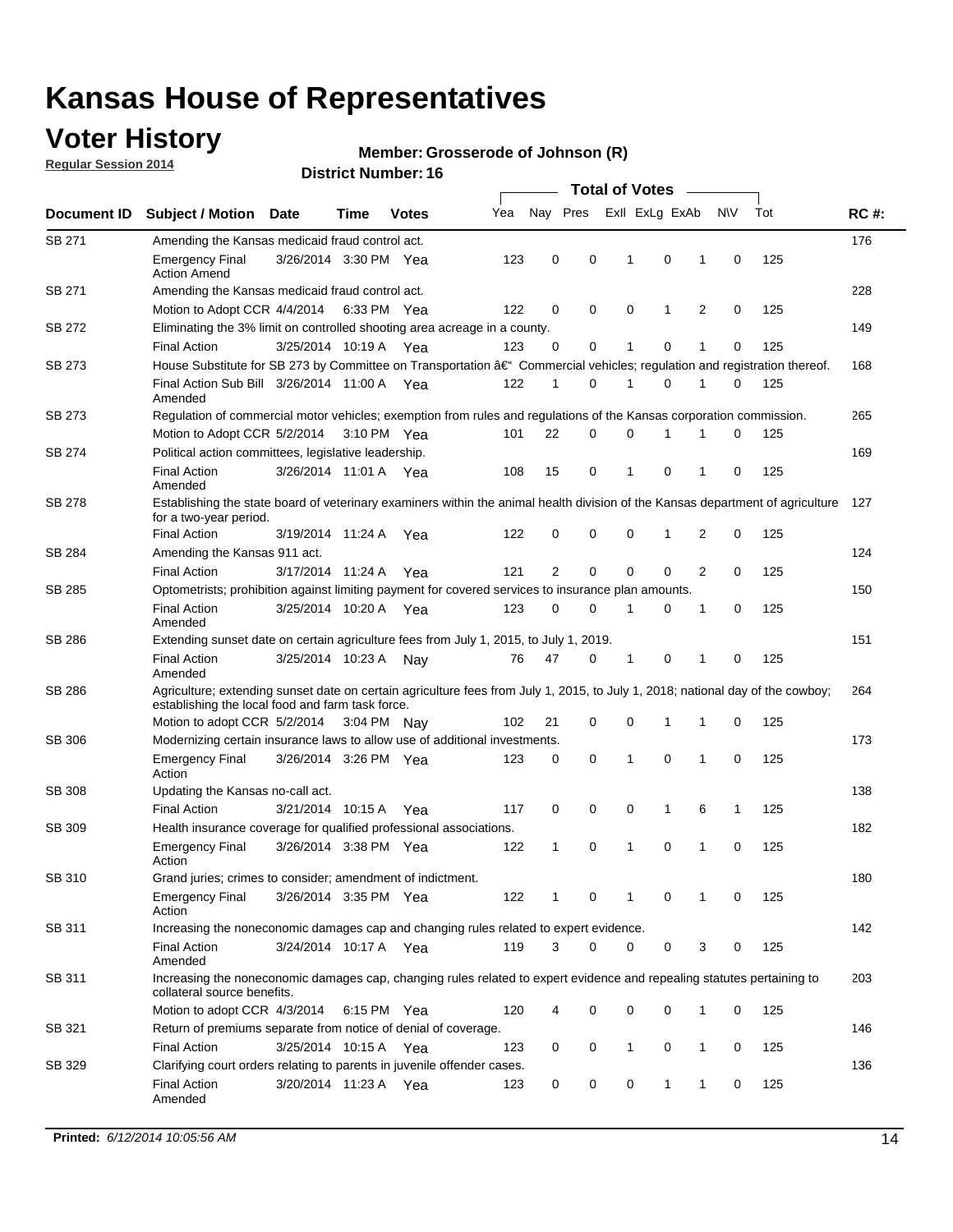## **Voter History**

**Regular Session 2014**

**Member: Grosserode of Johnson (R)** 

|                 | <b>Total of Votes</b>                                                                                                                                                     |                       |             |              |     |              |             |                         |             |              |           |     |             |  |
|-----------------|---------------------------------------------------------------------------------------------------------------------------------------------------------------------------|-----------------------|-------------|--------------|-----|--------------|-------------|-------------------------|-------------|--------------|-----------|-----|-------------|--|
| Document ID     | <b>Subject / Motion</b>                                                                                                                                                   | <b>Date</b>           | Time        | <b>Votes</b> | Yea |              |             | Nay Pres ExII ExLg ExAb |             |              | <b>NV</b> | Tot | <b>RC#:</b> |  |
| SB 329          | Clarifying court orders relating to parents in juvenile offender cases and changing the statute of limitations on certain juvenile<br>offenses.                           |                       |             |              |     |              |             |                         |             |              |           |     | 242         |  |
|                 | Motion to adopt CCR 4/30/2014 3:23 PM Yea                                                                                                                                 |                       |             |              | 122 | 1            | 0           | 1                       | 1           | 0            | 0         | 125 |             |  |
| SB 344          | Special permits, oversized loads, transportation of hay or feed stuffs.                                                                                                   |                       |             |              |     |              |             |                         |             |              |           |     | 152         |  |
|                 | <b>Final Action</b><br>Amended                                                                                                                                            | 3/25/2014 10:24 A     |             | Yea          | 122 | $\mathbf{1}$ | 0           | 1                       | $\mathbf 0$ | 1            | 0         | 125 |             |  |
| SB 349          | Boiler safety act; deputy inspectors.                                                                                                                                     |                       |             |              |     |              |             |                         |             |              |           |     | 128         |  |
|                 | <b>Final Action</b><br>Amended                                                                                                                                            | 3/19/2014 11:25 A     |             | Yea          | 119 | 3            | 0           | 0                       | 1           | 2            | 0         | 125 |             |  |
| SB 349          | Board of technical professions; recodification of professions and scope of practice, other; boiler safety act, deputy<br>inspectors.                                      |                       |             |              |     |              |             |                         |             |              |           |     | 215         |  |
|                 | Motion to Adopt CCR 4/4/2014                                                                                                                                              |                       | 10:02 A     | Nav          | 112 | 11           | 0           | 1                       | 0           | $\mathbf{1}$ | 0         | 125 |             |  |
| SB 351          | Vehicle identification numbers; penalties; damages.                                                                                                                       |                       |             |              |     |              |             |                         |             |              |           |     | 153         |  |
|                 | <b>Final Action</b>                                                                                                                                                       | 3/25/2014 10:25 A     |             | Yea          | 123 | 0            | 0           | 1                       | $\mathbf 0$ | 1            | 0         | 125 |             |  |
| SB 357          | Increasing the number of allowable hunter education deferrals.                                                                                                            |                       |             |              |     |              |             |                         |             |              |           |     | 154         |  |
|                 | <b>Final Action</b><br>Amended                                                                                                                                            | 3/25/2014 10:26 A     |             | Yea          | 97  | 26           | 0           | 1                       | 0           | $\mathbf 1$  | 0         | 125 |             |  |
| SB 357          | 275<br>Authorizing land purchases by the state; amending process state uses to address seized wildlife; increasing the number of<br>allowable hunter education deferrals. |                       |             |              |     |              |             |                         |             |              |           |     |             |  |
|                 | Motion to Adopt CCR 5/2/2014                                                                                                                                              |                       | 7:53 PM Yea |              | 113 | 11           | 0           | 0                       | 0           | 1            | 0         | 125 |             |  |
| SB 359          | Relating to asbestos-related liability.                                                                                                                                   |                       |             |              |     |              |             |                         |             |              |           |     | 177         |  |
|                 | <b>Emergency Final</b><br>Action                                                                                                                                          | 3/26/2014 3:32 PM Yea |             |              | 94  | 29           | 0           | 1                       | 0           | 1            | 0         | 125 |             |  |
| SB 367          | 186<br>Creating the student data privacy act.                                                                                                                             |                       |             |              |     |              |             |                         |             |              |           |     |             |  |
|                 | <b>Emergency Final</b><br><b>Action Amend</b>                                                                                                                             | 3/26/2014 3:43 PM Yea |             |              | 119 | 4            | 0           | 1                       | $\mathbf 0$ | 1            | 0         | 125 |             |  |
| SB 367          | Creating the student data privacy act.                                                                                                                                    |                       |             |              |     |              |             |                         |             |              |           |     | 245         |  |
|                 | Motion to adopt CCR 4/30/2014 3:41 PM Yea                                                                                                                                 |                       |             |              | 123 | 0            | 0           | 1                       | 1           | $\mathbf 0$  | 0         | 125 |             |  |
| SB 371          | Amending employment security law regarding disposition of penalty funds and disclosure of confidential information.                                                       |                       |             |              |     |              |             |                         |             |              |           |     | 129         |  |
|                 | <b>Final Action</b>                                                                                                                                                       | 3/19/2014 11:27 A Yea |             |              | 90  | 32           | $\mathbf 0$ | 0                       | 1           | 2            | 0         | 125 |             |  |
| SB 372          | Amending the shared work unemployment compensation program; layoff aversion.                                                                                              |                       |             |              |     |              |             |                         |             |              |           |     | 155         |  |
|                 | <b>Final Action</b>                                                                                                                                                       | 3/25/2014 10:28 A     |             | Yea          | 123 | 0            | 0           | $\mathbf{1}$            | 0           | 1            | 0         | 125 |             |  |
| SB 402          | Amending statutes related to the Kansas criminal justice information system committee.                                                                                    |                       |             |              |     |              |             |                         |             |              |           |     | 178         |  |
|                 | <b>Emergency Final</b><br>Action                                                                                                                                          | 3/26/2014 3:33 PM Yea |             |              | 123 | 0            | 0           | 1                       | 0           | 1            | 0         | 125 |             |  |
| SB 423          | Authorizing Department of Administration to sell Landon and Eisenhower state office buildings.                                                                            |                       |             |              |     |              |             |                         |             |              |           |     | 233         |  |
|                 | <b>Final Action</b><br>Amended                                                                                                                                            | 4/5/2014              | 10:28 A     | Yea          | 66  | 55           | 0           | 0                       | $\mathbf 0$ | 4            | 0         | 125 |             |  |
| SB 424          | Amending the statutory requirements for a valid hospital lien.                                                                                                            |                       |             |              |     |              |             |                         |             |              |           |     | 183         |  |
|                 | <b>Emergency Final</b><br>Action                                                                                                                                          | 3/26/2014 3:39 PM Yea |             |              | 115 | 8            | 0           | $\mathbf{1}$            | 0           | 1            | 0         | 125 |             |  |
| <b>SCR 1618</b> | Substitute for SCR 1618 by Committee on Federal and State Affairs -- State constitutional amendment authorizing raffles.                                                  |                       |             |              |     |              |             |                         |             |              |           |     | 170         |  |
|                 | Final Action Sub Bill 3/26/2014 11:06 A Yea                                                                                                                               |                       |             |              | 102 | 19           | 2           | 1                       | 0           | $\mathbf{1}$ | 0         | 125 |             |  |
| <b>SCR 1620</b> | Port authority; creation in Stafford, Kansas.                                                                                                                             |                       |             |              |     |              |             |                         |             |              |           |     | 234         |  |
|                 | <b>Final Action</b>                                                                                                                                                       | 4/5/2014              | 10:29 A     | Yea          | 121 | 0            | 0           | 0                       | 0           | 4            | 0         | 125 |             |  |